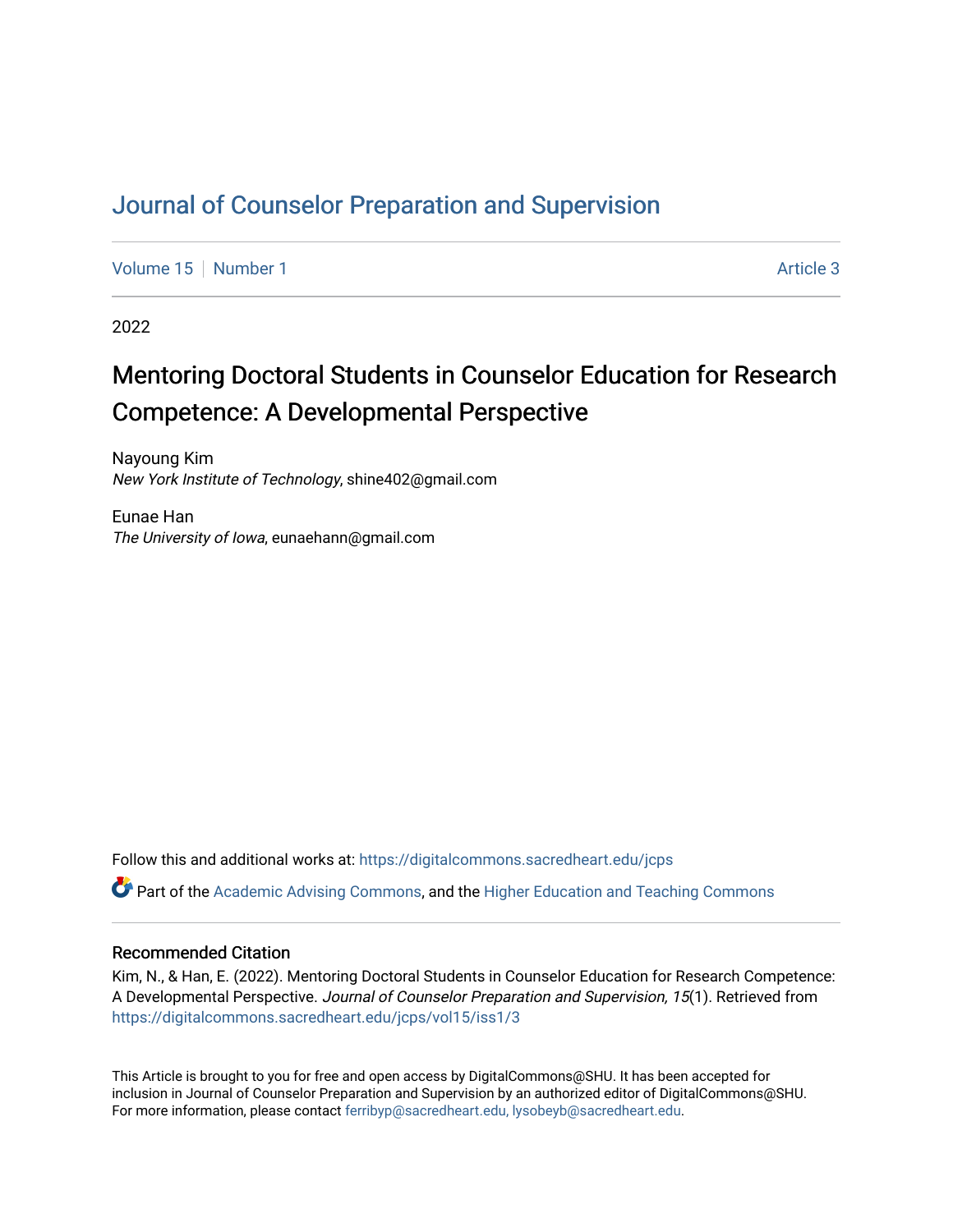# Mentoring Doctoral Students in Counselor Education for Research Competence: A Developmental Perspective

# Abstract

Doctoral students in counselor education should develop varying competencies in the degree program including research capabilities. However, there is a dearth of research addressing different characteristics of the students based on their research competence development. This article aims to provide a detailed guideline using a developmental approach that counselor educators may use in research mentorship and doctoral students can refer to in understanding their development and validating their struggles. Specifically, the authors used three themes including (a) tasks, (b) self-efficacy, and (c) researcher identity in the comprehensive framework for counselor educators-in-training researcher development (CFCRD). Implications for counselor educators and counselor education programs are discussed.

#### Keywords

counselor education, doctoral students, research competence, developmental approach, mentorship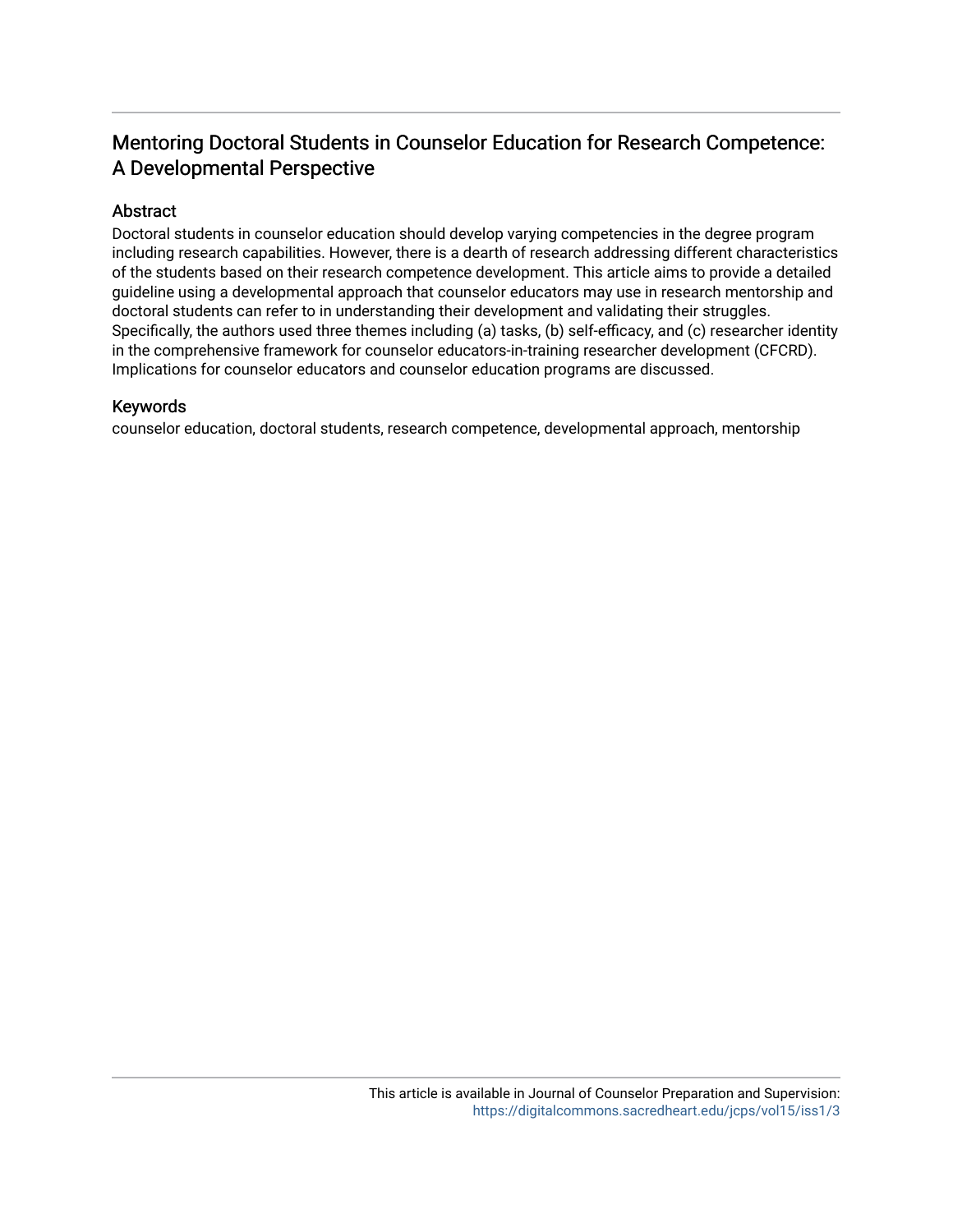The Council for Accreditation of Counseling and Related Educational Programs (CACREP; 2015) notes the role of doctoral counselor education programs in preparing counselor educatorsin-training (CEITs) to serve as (a) counselor educators, (b) supervisors, (c) practitioners, (d) researchers, and (e) leaders and advocates (Section 6. A.). Although multiple required roles help CEITs be a well-rounded professional, CEITs may find it challenging when they have to develop varying identities and competencies collectively. This challenge has led researchers to study CEITs experiences and ways to support them within each role at different levels (Carlson et al., 2006; Limberg et al., 2013). Researchers have found that doctoral students face distinct challenges such as acquiring necessary skills and developing a new professional identity as they advance in their degree programs (Carlson et al., 2006); thus, they may have a broad range of needs. Accordingly, understanding how to effectively and appropriately support CEITs is of great importance.

Existing literature addresses CEITs training experience in various areas including counseling, supervision, and teaching (Baltrinic et al., 2016; Frick & Glosoff, 2014), however, only a few studies have investigated their experience in training research competence and no study has explained their subsequent developmental levels in depth. To promote CEITs' research competence, it is essential that counselor educators and CEITs understand different stages they may experience in research competence development and the needed support in the transformations. Increasing scholarly productivity is critical in securing jobs for future counselor educators given that CEITs are likely to pursue faculty positions upon graduation (Woo et al., 2017). Woo and colleagues (2017) investigated the career intentions of CEITs (*N* = 132) and found that 80% of the participants expressed their aspirational goals to teach counselors-in-training at universities and colleges. To increase marketability in academia, facilitating their research competence throughout their education program is crucial. Thus, informing counselor educators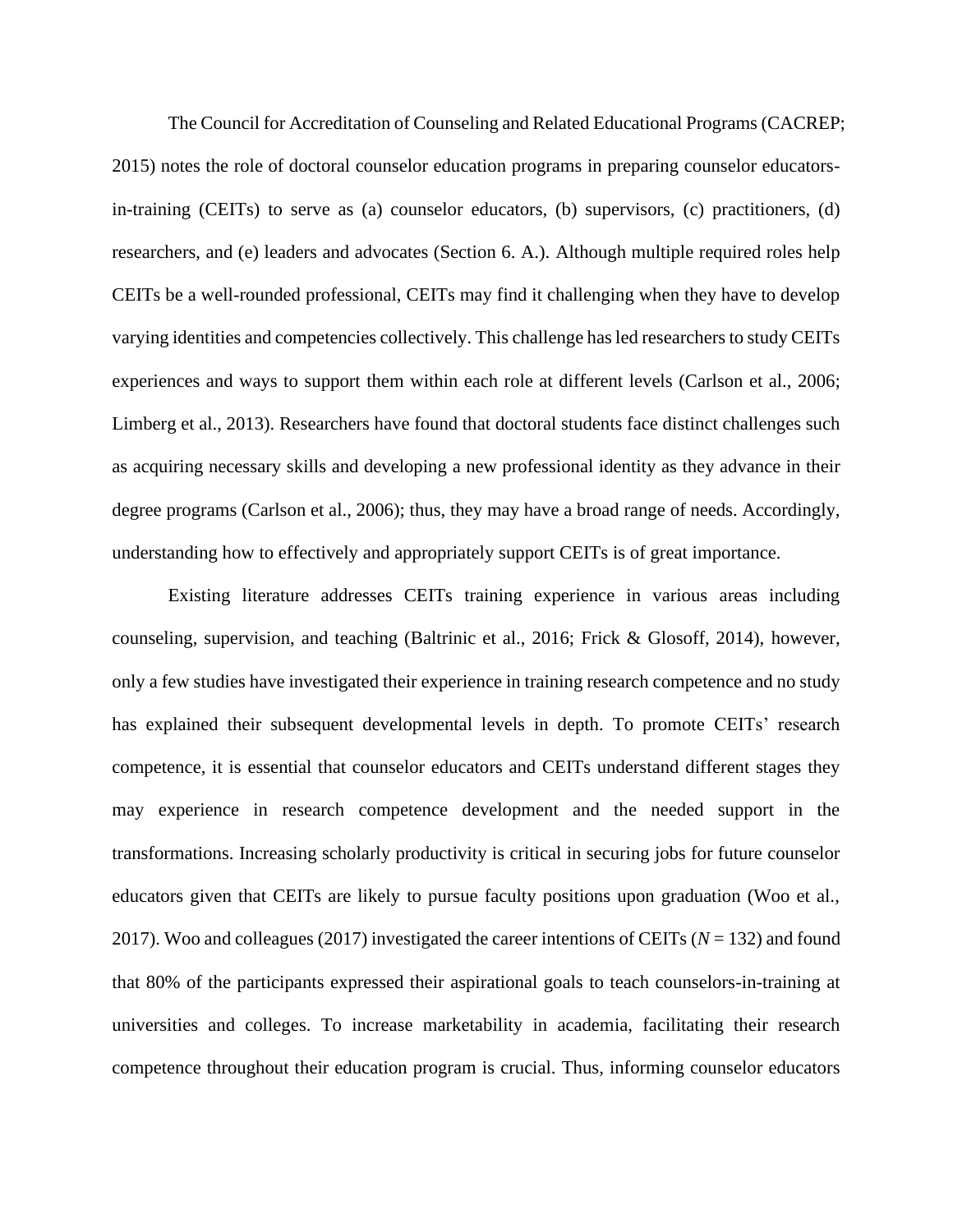and CEITs regarding the different developmental needs of the students may help their transition better.

With increasing pressure to show their capability to conduct research, an effective mentorship in the area is necessary to promote CEITs to be better equipped as strong researchers (Limberg et al., 2020; Kuo et al., 2017). Specifically, offering research mentorship in a developmentally appropriate way may boost student learning. Brown et al. (2009) pointed out that focusing on the process of growth would maximize the advantages of mentoring for both mentors and mentees. For example, counselor educators may provide CEITs with opportunities to acquire critical thinking and research skills at earlier stages, benefitting them by applying the skills to their forthcoming practice (Brown et al., 2009). Briggs and Pehrsson (2008) found that pre-tenured counselor educators received research mentorship to develop scholarly writing competence, which is regarded as heavily important to their future career (i.e., tenure process). Overall, research mentorship for CEITs may provide opportunities for their development as competent researchers, in addition to having a more fulfilling learning experience.

The purpose of this article is to present a conceptual model that can assist CEITs in research competence development, which can ultimately promote their success in academia. Although Carlson and colleagues (2006) proposed a conceptual model to help counselor educators who are facilitating CEITs' professional identity, further descriptions of their research competence development in depth will benefit counselor educators who need more specific guidelines. Another article from Brown and colleagues (2009) suggested a developmental approach for research mentoring, yet attention toward specific stages in CEIT development was not achieved. Thus, this manuscript aims to provide a framework that may (a) inform counselor educators with ways to assist doctoral students in developing research competence, and (b) provide a systematic method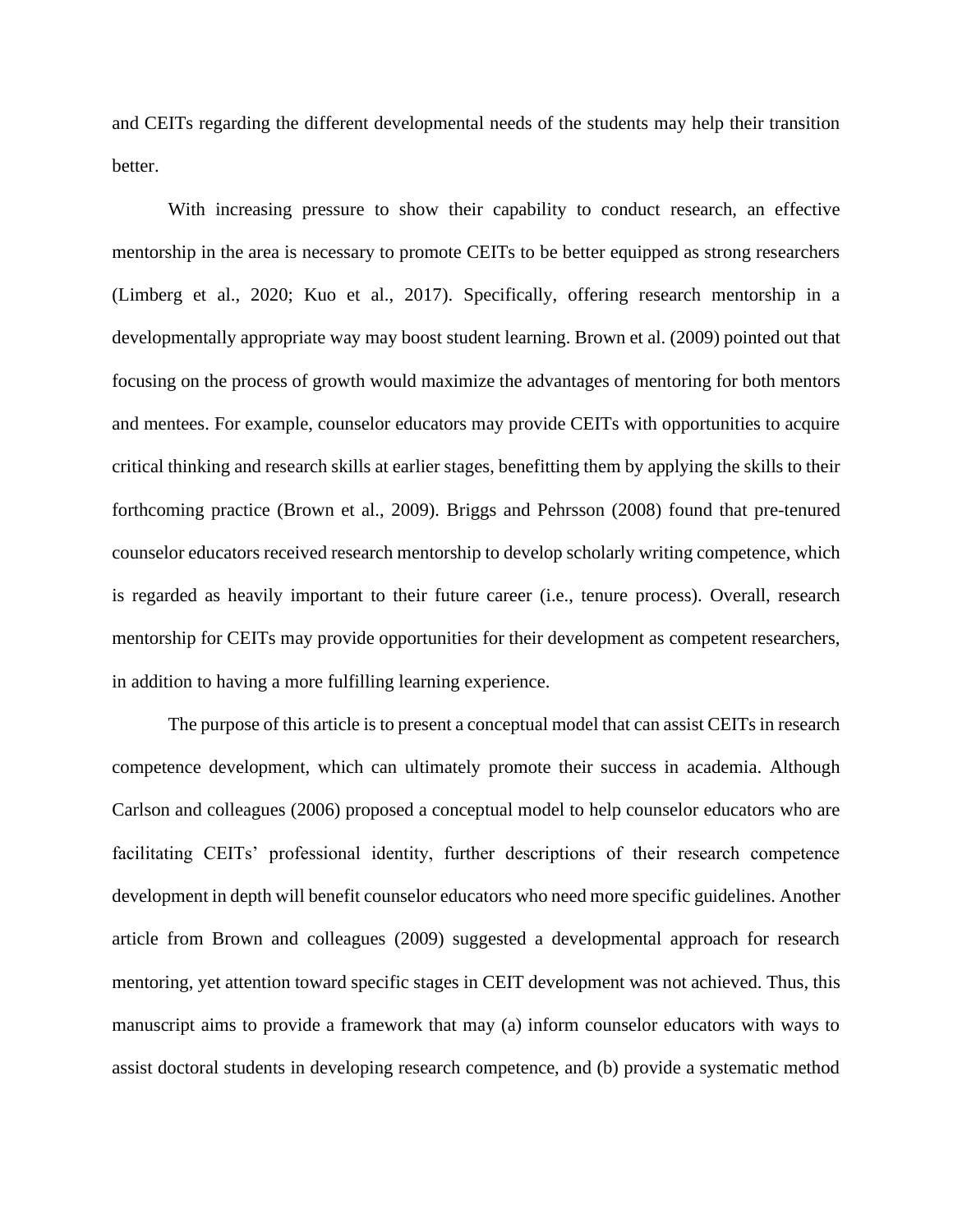to support CEITs' professional transitions. It is hoped that the information may increase knowledge for CEITs to assess their own developmental stages as researchers, validate their struggles, and seek support as needed; and work as a structure for counselor educators to provide appropriate assistance for CEITs.

#### **Training Research Competence for Doctoral Students in Counselor Education**

Since Boyer (1990) addressed the meaning of scholarship in higher education, the definition of scholarly productivity has been discussed among various disciplines including counselor education. Ramsey and colleagues (2002) pointed out that counselor educators utilized a broader meaning of scholarly productivity than relevant traditional activities. Counselor educators recognized that the prior definitions including journal articles, books, and conference presentations are important for their tenure and promotion while having pressure to additionally work on other scholarly works such as writing grants and conducting workshops (Ramsey et al., 2002). In order to define research competence, Wester and Borders (2013) suggested a list of research competence for scholars in the counseling field including: (a) knowledge about the trends of the field, (b) research design and methods, (c) data collection procedures, (d) understanding the relationship among the research processes, (e) limiting bias and increasing objectivity, and (f) enhancing applicability. Overall, a variety of activities involve research competence, necessitating CEITs to be equipped with these skills during their doctoral study.

In addition to the expectation as future researchers, doctoral students in counselor education programs need to develop research competence ultimately to take on the responsibility of completing dissertation research (CACREP, 2015; Section 6) and achieve future success in academia (McGrail et al., 2006; Ramsey et al., 2002). Lambie and colleagues (2008) emphasized the importance of CEITs further engagement in the academic writing process because learning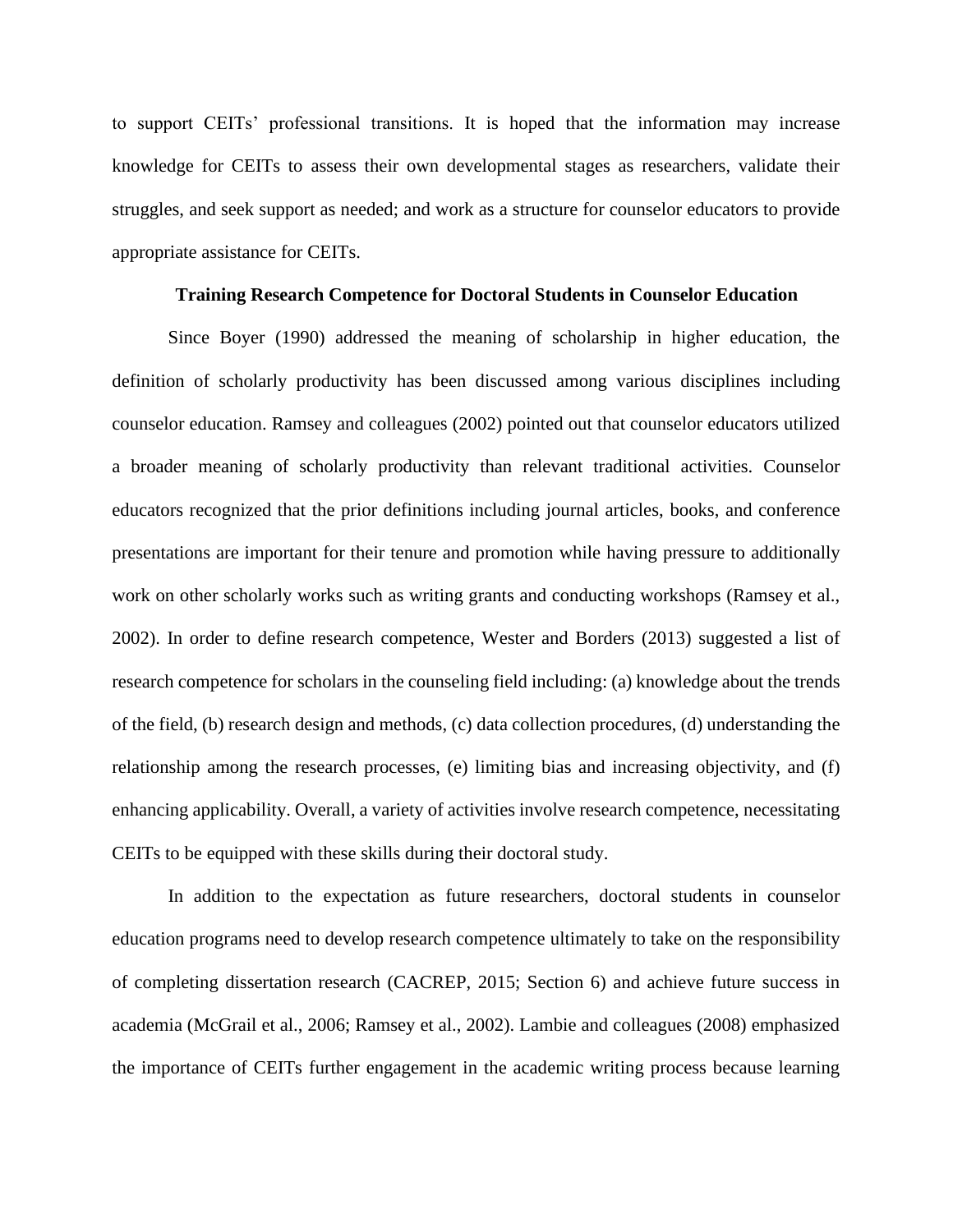ways to conduct research and get manuscripts published (e.g., peer-reviewed journal articles) are necessary for graduation and scholarship attainment. In addition, the relevant training may also enhance analytical thinking skills and clinical judgement (Belar, 2000). Barnard-Brak and Saxon (2011) showed faculty who graduated after 2000 had a higher number of publications than those who graduated before the year 2000, suggesting overall trends in academia towards greater pressure for publication. Overall, researchers suggested that research competence development is a pivotal part in counselor educator training (Perera-Diltz & Sauerheber, 2017).

 Despite the significance of developing research competence, researchers claim that CEITs do not engage in as much research training as their peers in other disciplines (Border et al., 2014; Kuo et al., 2017; Lamar et al., 2019; Lambie & Vaccaro, 2011; Lambie et al, 2014; Paradise & Dufrene, 2010). In fact, there has been little attention granted to examining the factors that influence research development and scholarly productivity in counselor education (Hoskins & Goldberg, 2005; Kuo et al., 2017; Lambie & Vaccaro, 2011). Other than Lamar et al. (2019) addressing the self-concept theory to better understand the researchers' development among CEITs, there is a lack of exhaustive principles regarding the issue.

Previous researchers in counselor education (e.g., Lambie & Vaccaro, 2011) have referred to other mental health professions. For instance, researchers have provided a guideline to facilitate research development within the field of counseling psychology (Brown et al., 2009; Gelso, 1979; 1993). In his seminal piece, Gelso (1979) suggested ten ways to encourage students to have positive attitudes toward research and Mallinckrodt and Gelso (2002) provided a list of them including: "(a) faculty modeling of appropriate scientific behavior, (b) reinforcement of student research, (c) early involvement in research, (d) untying of statistics and research, (e) facilitating students' perceptions of research ideas, (f) the concept of science as a partly social experience, (g)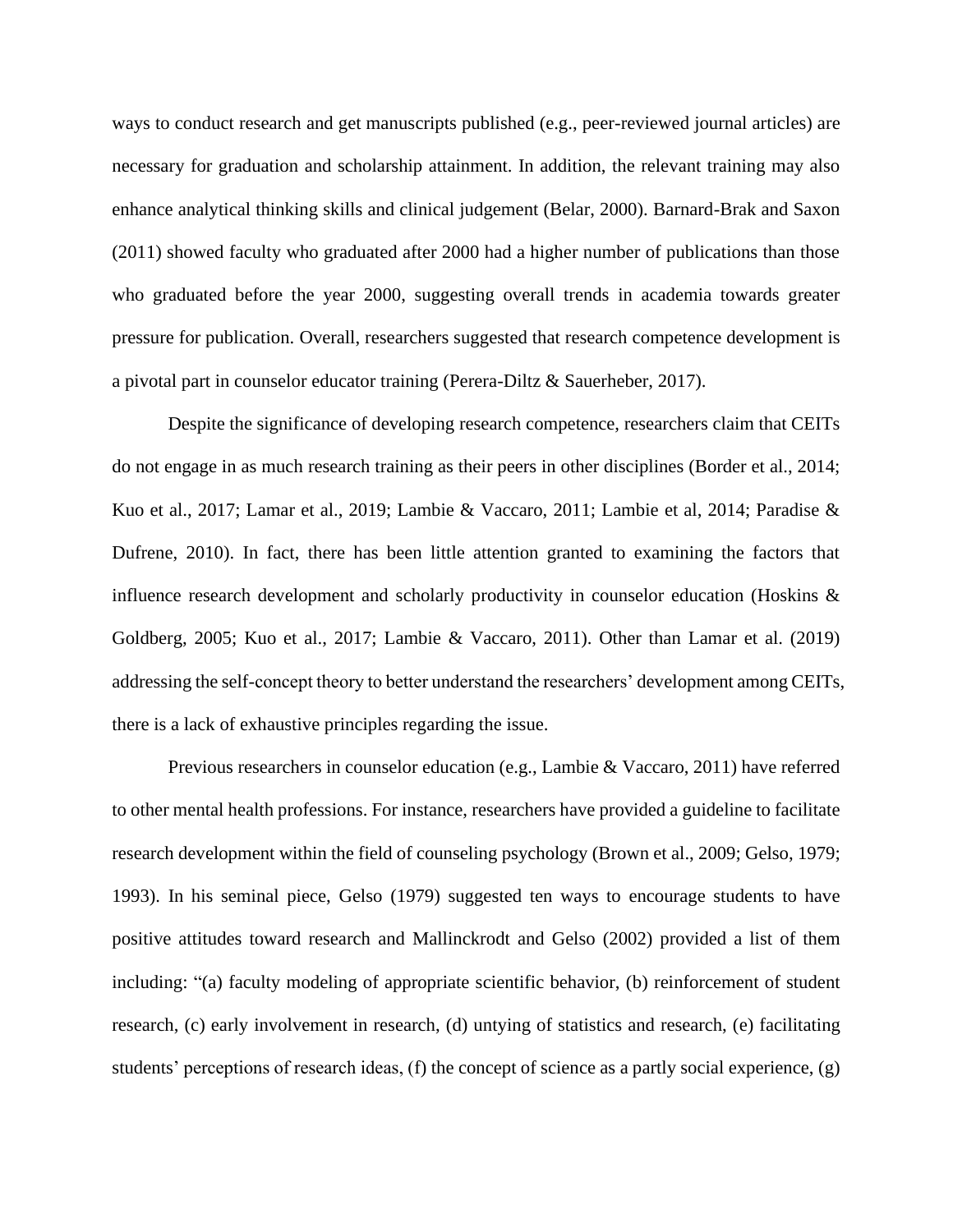teaching that all experiments are flawed and limited, (h) a focus on varied investigative styles, (i) combining science and clinical practice, and (j) training that focuses on how research is achieved in agencies" (p. 62). Gelso (1993) also proposed a theory of the research training environment (RTE), which affects research attitudes, self-efficacy, and productivity of counseling psychology graduate students. The theory has been updated and supported by empirical evidence (Gelso, 2013).

The effort for rigorous research training is not limited to the counseling and psychology field. Gaillard and colleagues (2020) addressed the effort of various scientific societies and organizations to support early-stage researchers in the National Institute of Allergy and Infectious Diseases (NIAID). The NIAID spent \$107 million on research training, fellowships, and training programs to support intensive and supervised career development experience (Gaillard et al., 2020). According to various sources and reports about research training, educators should consider both the unique characteristics of a profession and the common needs of early researchers. In regard to a unique training method, Chaussabel and Rinchai (2018) demonstrated how they can utilize a certain type of data (i.e., collective omics data) as a source material to train immunologist researchers. This specific demonstration could be beneficial to early-stage researchers. Meanwhile, research training typically includes experiential pieces (i.e., learning by experience) and common knowledge about collecting, analyzing, and presenting research data (Tuffrey-Wijne et al., 2020) Schmidt and Kirby (2016) also noted the common needs of researchers in a rural setting: systems that support research such as funding, collaboration opportunities with other researchers, access to expertise, and preparation for a long term research activity. These examples have the potential to apply to CEITs based on the common aspects of building research expertise.

#### **Research Mentorship**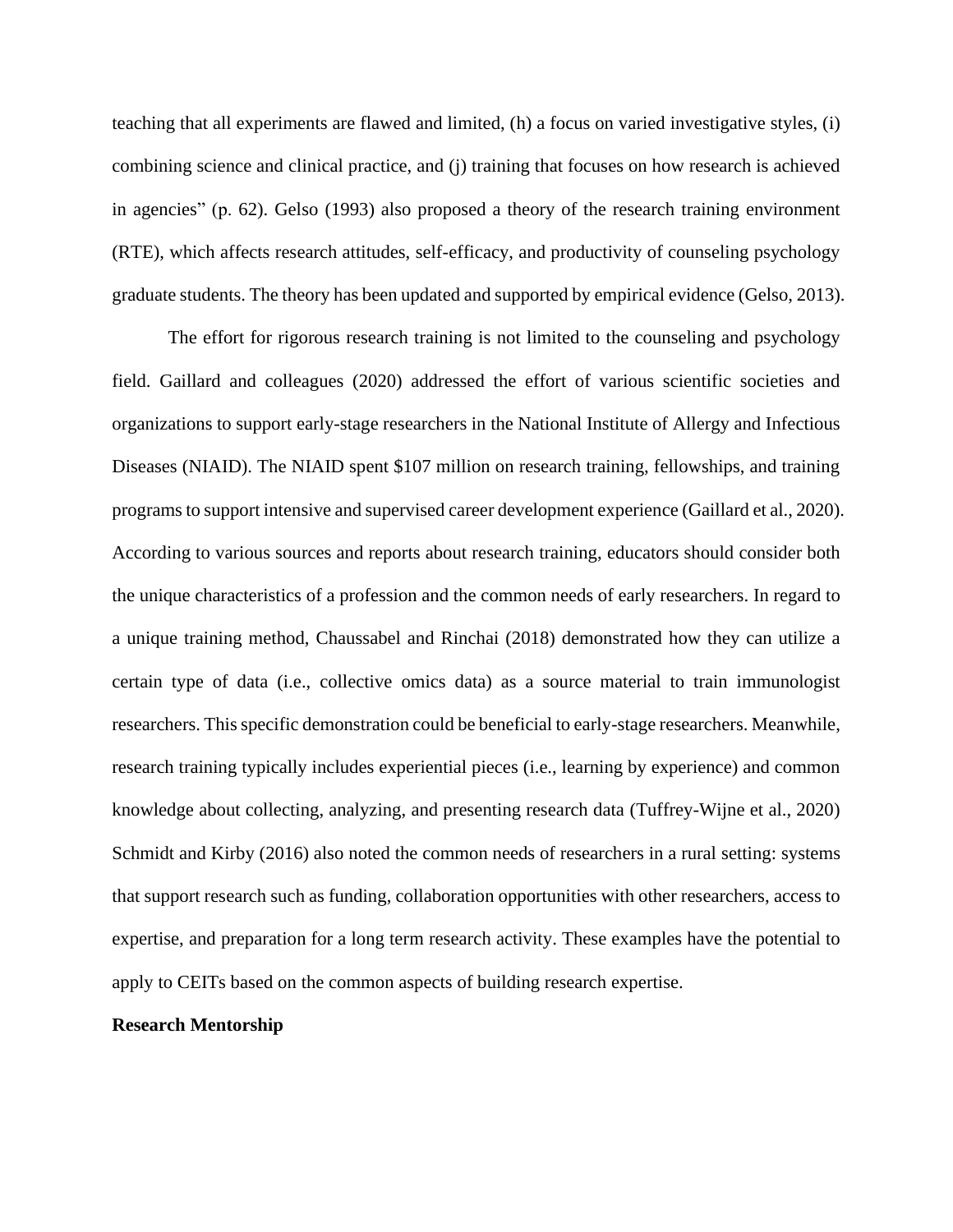Mentorship is vital when CEITs face challenges and accordingly need support. In order to explore their experience and reduce relevant stressors, researchers investigated protective factors, indicating a positive role of a mentoring relationship between faculty and CEITs on student persistence (Hoskins & Goldberg, 2005; Protivnak & Foss, 2009). In addition, researchers noted that effective mentorship could be accomplished via purposeful mentorship practices (Castro et al., 2004). Brown and colleagues (2020) noted that mentorship involved relationships with faculty outside of classroom, indicating the need to put intentional efforts to build relationship with students. Kahn (2001) suggested that mentoring experience particularly related to research provided opportunities for CEITs to learn from faculty, resulting in the development of relevant skills. As such, previous researchers have attempted to provide specific strategies that counselor educators may use. For instance, Brown et al. (2009) introduced Kram's (1986)'s three strategies for facilitating mentoring of beginner psychologists at the institutional level as follows: (a) establishment of formal mentoring programs at which early career psychologists can be matched with experienced psychologists, (b) education programs to inform psychologists at various developmental stages with encouragement to make mentoring relationships, and (c) encouragement of mentoring relationships based on specific needs. The framework of RTE and these strategies are greatly beneficial to create a positive research environment—ultimately enhancing the 'scientist-practitioner model' of the counseling psychology field (Brown et al., 2009), which may provide examples that can be adopted to CEITs.

In addition to general mentorship, CEITs need specific help for their research competence development (Carlson et al., 2006; Limberg et al., 2020). Carlson and colleagues (2006) focused on CEITs in early stages, emphasizing the need for developing collaborative relationships in the counselor education program; and Kuo and colleagues (2017) found that advising relationships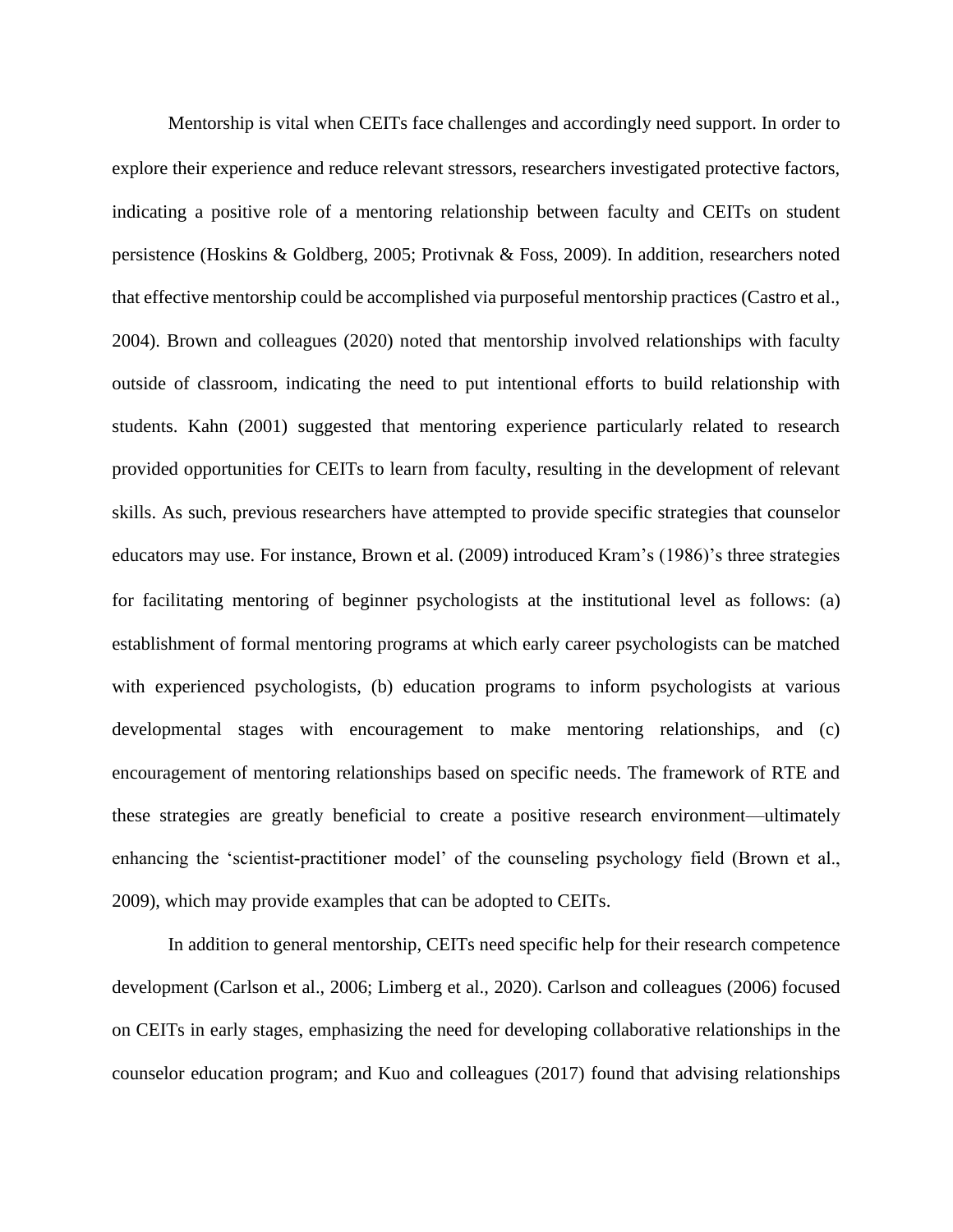were crucial for scholarly productivity during their doctoral study. Furthermore, a recent study conducted by Limberg et al. (2020) examined CEITs' experiences  $(N = 11)$  when developing research identity by using a grounded theory. The researchers stressed the pivotal role of mentorship and modeling as one of the positive factors for CEITs' growth in their research competence. A participant stated "I did have a research graduate assistantship where I worked under some faculty and that definitely exposed me to a higher level of research, and being exposed to that higher level of research allowed me to fine tune how I do research. So that was reassuring in some ways and educational" (p. 496). Limberg and colleagues (2020) noted that all CEITs in the study shared how important faculty mentoring was for them, suggesting more attention should be paid for research advising relationships for CEITs.

Although a few studies addressed the importance of research mentorship and some ways to support CEITs, there is still a lack of literature providing a specific guideline considering CEITs' developmental stages in the field of counselor education (Kuo et al., 2017). Both understanding the manifestation of research competence development and providing a clear framework for research mentoring are critical to facilitate effective mentorship for CEITs. Taken together, the authors of this manuscript presented a conceptual model entitled "Comprehensive Framework for CEIT Researcher Development (CFCRD)" as a guideline for both CEITs and counselor educators. In this article, we provided the tenets of CFCRD, characteristics of different stages in research competence development, and finally, detailed ways of support for CEITs.

#### **Comprehensive Framework for CEIT Research Development (CFCRD)**

Counselor education programs should prepare their students (i.e., CEITs) to become both independent researchers and members of academia who understand how to collaborate with other scholars. There is a dearth of literature that investigates the underlying process that CEITs may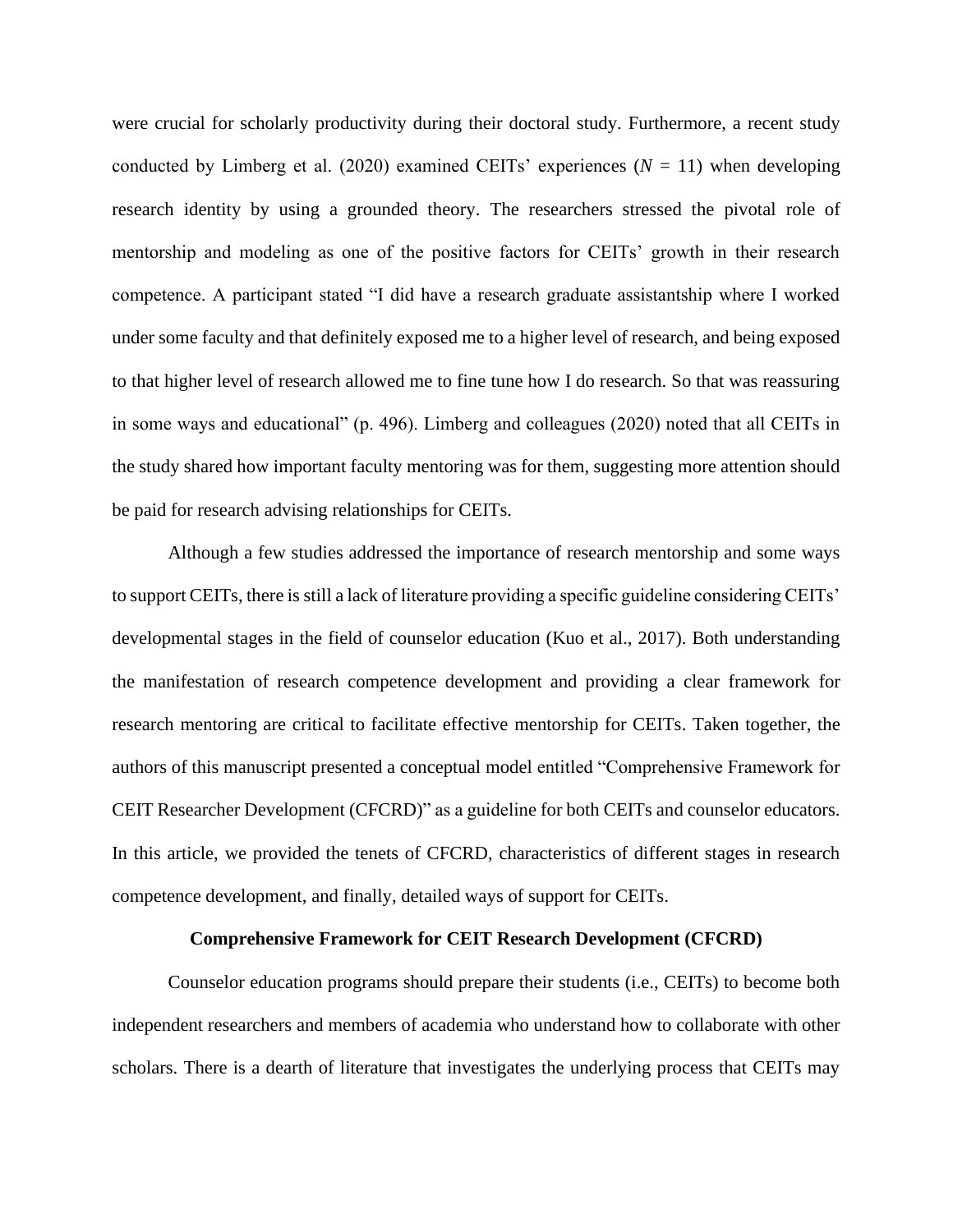undergo when developing their research competence. A detailed description of researcher developmental level will give counselor educators a deeper understanding of their students, and will help guide their mentorship regimen. As such, the current article intends to fill the existing gap by identifying CEITs' researcher developmental stages and addressing the principles that counselor educators should refer to when mentoring for research and scholarship (See Tables). Comprehensive Framework for CEIT Researcher Development (CFCRD) consists of three themes to depict the characteristics of CEITs at each stage (i.e., Levels 1, 2, and 3), including (a) Task, (b) self-efficacy, and (c) research identity.

#### **Task**

Existing research supports that CEITs need to learn different content knowledge as well as have experiential practices to enhance their research competence (Limberg et al., 2020). To clearly demonstrate the essential knowledge and experience that CEITs should have, we identified tasks as one important element for this model. For instance, Carlson and colleagues (2006) recommended several tasks that CEITs may work on in their early years of the program including: (a) working with other peers in a research team, (b) learning to become a critical consumer of different research studies, (c) attending research related workshops, and (d) submitting articles to newsletters at regional/national organizations and articles jointly authored to professional journals. Moreover, they suggested CEITs seek opportunities for learning about grant writing and apply for funding to support their conference attendance (Carlson et al., 2006). In addition, Brown and colleagues (2009) specifically noted that mentors need to assist mentees in improving their writing skills for conference proposals, critical analysis abilities for quality articles, and grant application, indicating example work CEITs are expected to accomplish. Overall, previous researchers suggested multiple activities and tasks enhancing CEIT research competence and we collectively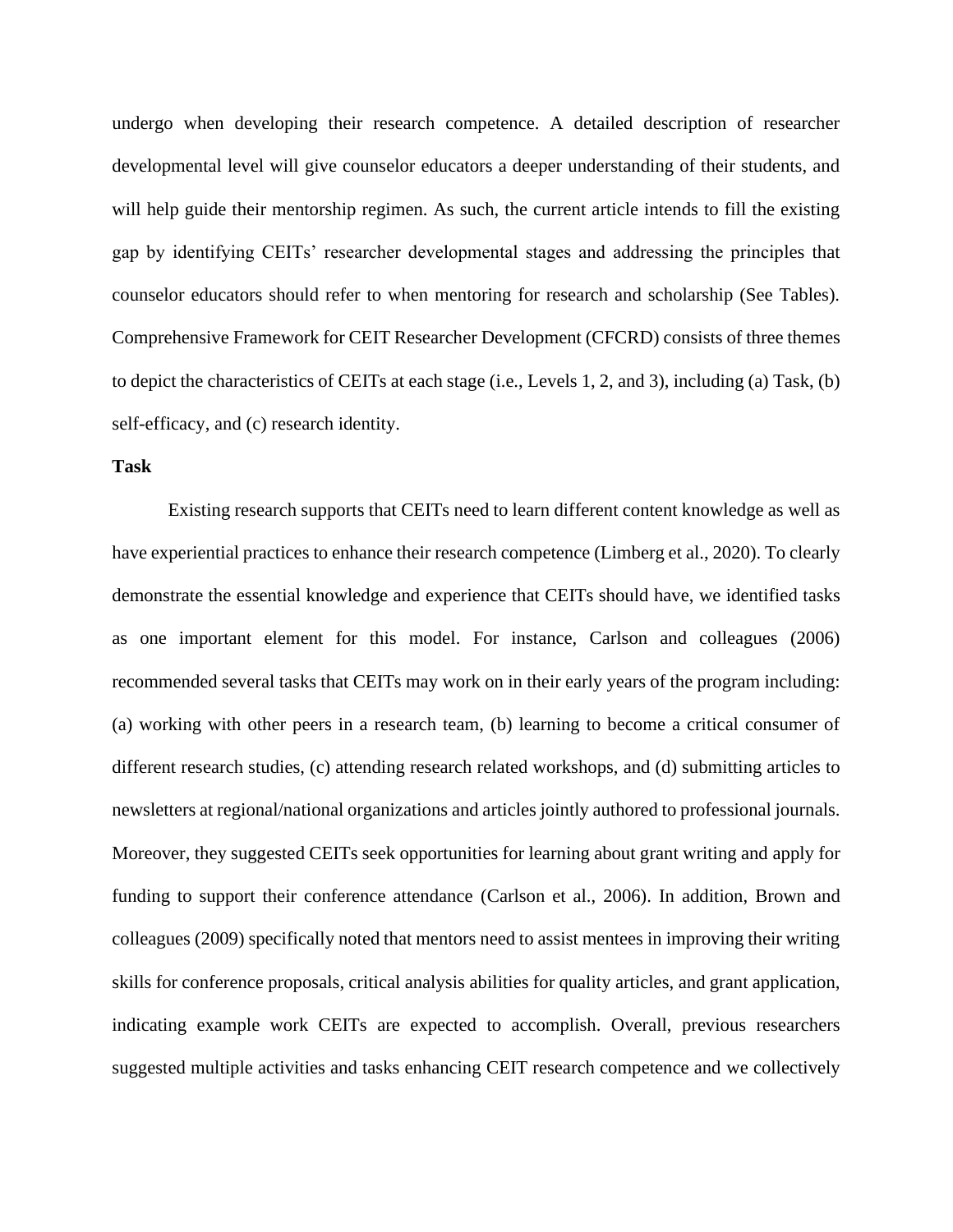put them based on CEIT research developmental levels and provided according guidelines for faculty.

#### **Self-Efficacy**

Research self-efficacy refers to individuals' confidence in their ability to conduct research (Lent & Brown, 2006). Researchers indicated that the level of self-efficacy is positively related to individuals' research interest and outcome with the samples of CEITs (Lambie & Vaccaro, 2011) and doctoral students in other fields (Morrison & Lent, 2014). Despite the possibility of including self-efficacy as a part of research identity elaborated in the next section, the authors determined to have self-efficacy as a distinctive component. Considering the huge influence of self-efficacy on researchers' attitudes and emotions toward research activities, addressing self-efficacy as a separate component in a mentoring relationship would be beneficial to effectively cultivate CEIT research development.

#### **Research Identity**

Previous researchers defined research identity with different components including individuals' perception of themselves as researchers, self-efficacy, and attitudes (Jorgensen & Duncan, 2015; Lamar & Helm, 2017; Limberg et al., 2020; Ponterotto & Grieger, 1999). For instance, Limberg et al. (2020) from their qualitative study found that research identity development is a process. They revealed different elements related to research identity formation such as (a) not knowing what research identity is and (b) identifying themselves as researchers. Although the researchers from this study did not identify the factors they found as linear nor link them with specific CEIT characteristics, we included some of these outcomes in our model based on CEIT developmental stages. In addition, the researchers (2020) identified four aspects regarding CEIT research identity development including (a) purposeful program design, (b)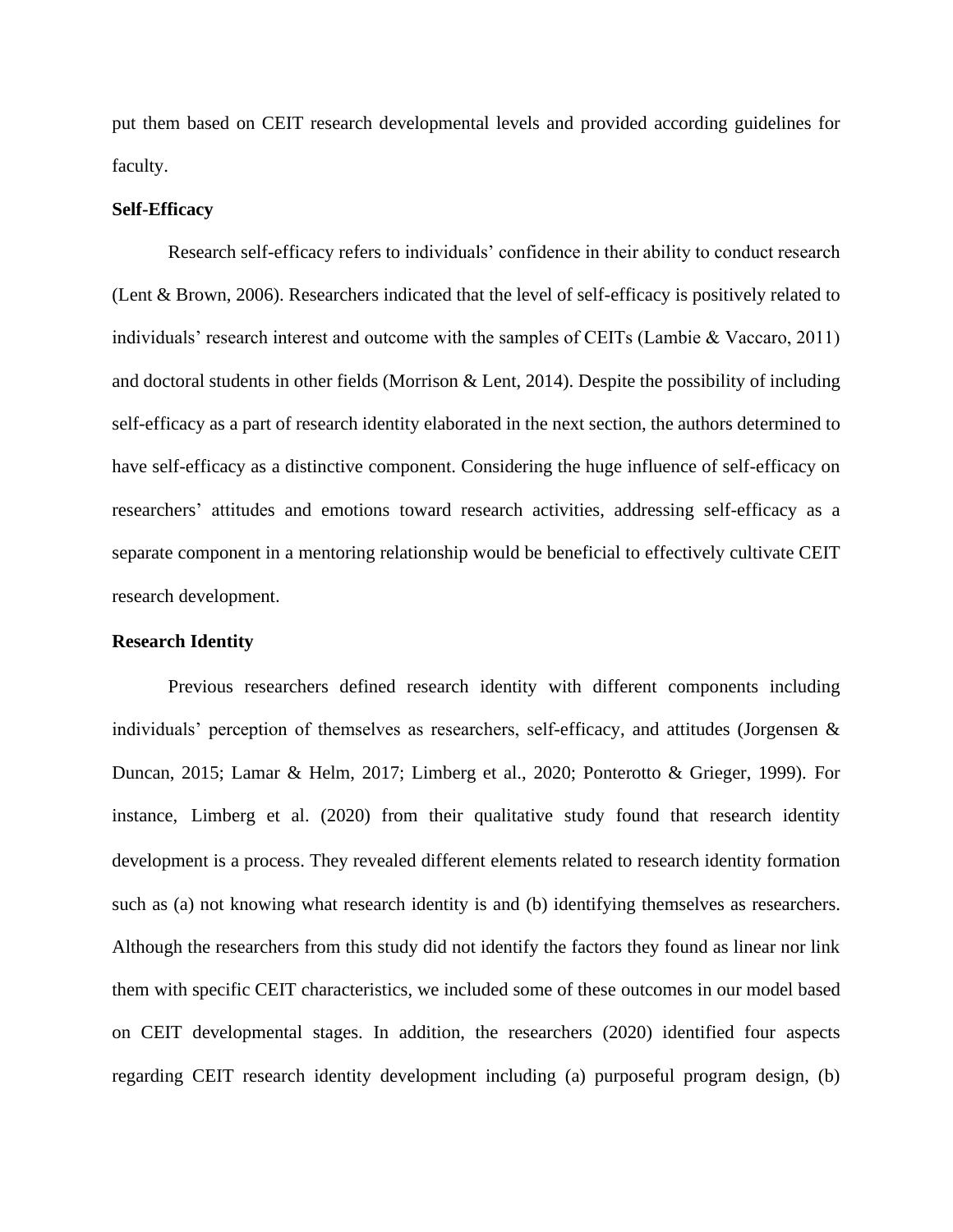knowledge relevant to research, (c) practical learning opportunities, and (d) self-efficacy. One quote from a participant includes "I still see myself as a student. … I still feel like I have a lot to learn and I am in the process of learning, but I have a really good foundation from the practical experiences I have had [in my doctoral program]" (p. 494). While Limberg et al. (2020) had an overlapping component of self-efficacy as part of research identity formation, the authors of the manuscript have self-efficacy and research identity as separate elements as noted above based on the extant literature. Taken together, research identity is an essential part of developing research competence for CEITs.

 It should be noted that, in accordance with other developmental theories, a later stage does not immediately replace the previous stage; rather, a developmental stage transforms into another one with an increased level of complexity (McAuliffe & Eriksen, 1999). Therefore, different stages may overlap and be strengthened nonlinearly. The following section details each stage of CEIT research development and relevant support that can be provided by faculty.

## **Developmental Levels and Guidelines**

#### *Level 1: Critical Research Consumer & Emerging Scholar*

 Based on previous literature explaining the year as an important variable in growth, the current article defined level 1 CEITs as first-year and second-year doctoral students who are planning to submit a manuscript to a peer-reviewed journal (Carlson et al., 2006; Lambie & Vaccaro, 2010). Level 1 CEITs are students who do not have any experience with conducting research and/or have little experience participating in research teams as assistants. Transitions are different and varied for individuals but still, the shift from readers of research to research producer may take more than a year. These students may have read multiple research articles as consumers of scholarly work but do not consider themselves as agents of conducting research. In this stage,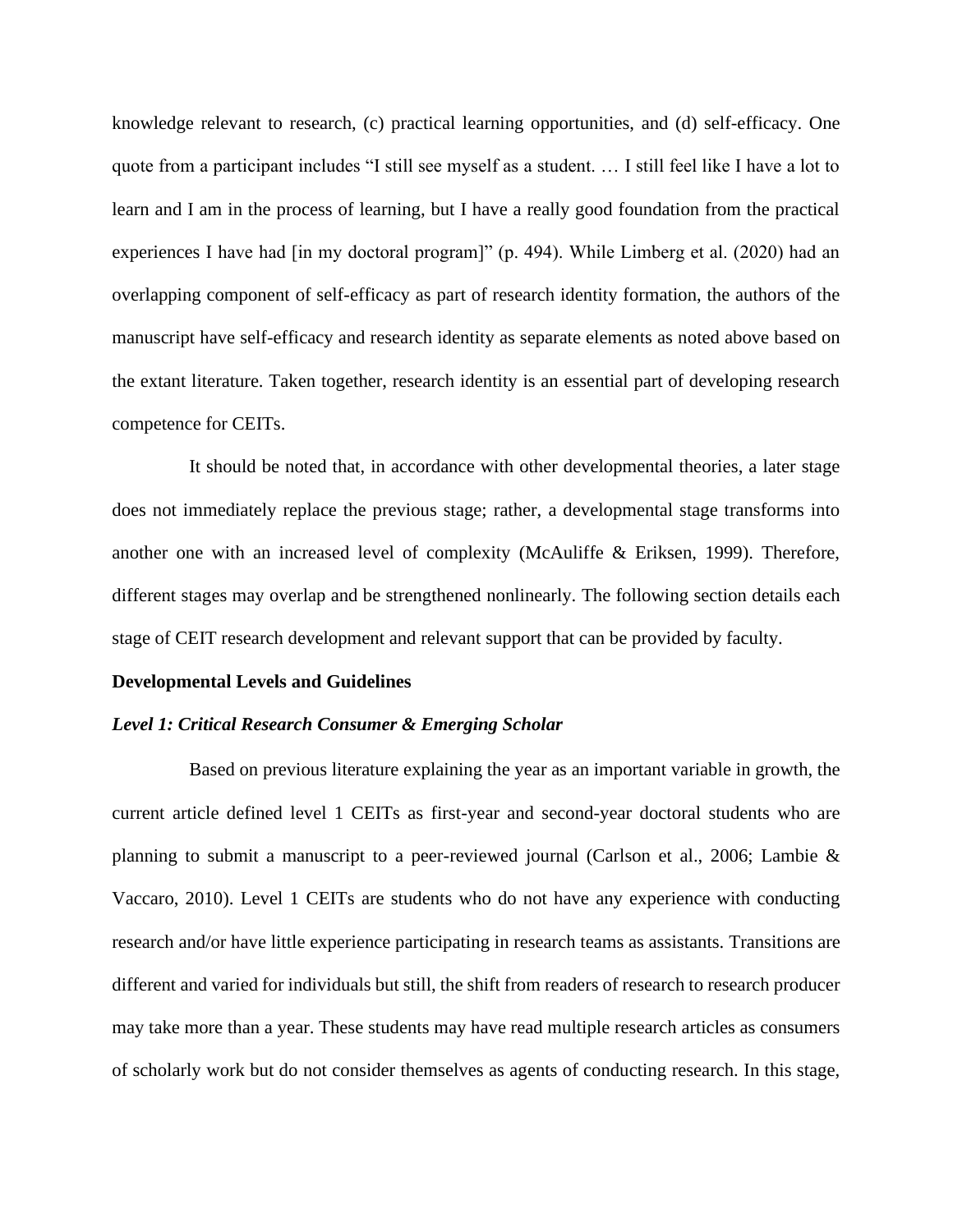CEITs may need to learn a broad range of new skills (Carlson et al., 2006), from brainstorming research interests/ideas to submitting proposals for conference presentations and manuscripts to academic journals.

Regarding the *tasks* of level 1 CEITs, Carlson and colleagues (2006) addressed the requirements of opportunities for scholarly discussion with peers and faculty members. Since the tasks are closely related to professional identity and self-efficacy, it is critical to provide various tasks for early-stage CEITs. Indeed, CEITs have multiple opportunities to gain knowledge by reading articles or evaluating the qualities of such pieces in class as a component of their degree completion. CEITs are required to take a few methodology classes to enhance their knowledge as it relates to research, and learn applications essential to their research agendas. Specifically, they are asked to acquire various skillsets, including conducting quantitative and qualitative methods, using different online survey programs, establishing research protocols, and running statistical programs. At the beginning of this stage, CEITs may consider themselves consumers of research studies and thus assume that published articles are themselves faultless. While these students may read articles based on their interest, they may not read them critically; or under the direction of the instructor. CEITs in this stage would learn that research is conducted through vicarious collaboration (i.e., by studying the materials) and direct collaboration (i.e., by participating in research teams). In addition, CEITs may start applying for funding to attend conferences that are relevant to their field (Carlson et al., 2006). They may not, however, be able to apply for research grants without first developing their own research ideas.

The level of *self-efficacy* is low for Level 1 CEITs, as they typically have high levels of anxiety and insecurity. Hughes and Kleist (2005) interviewed first-semester CEITs and found they doubted their ability and suitability to succeed in the program. They may experience high levels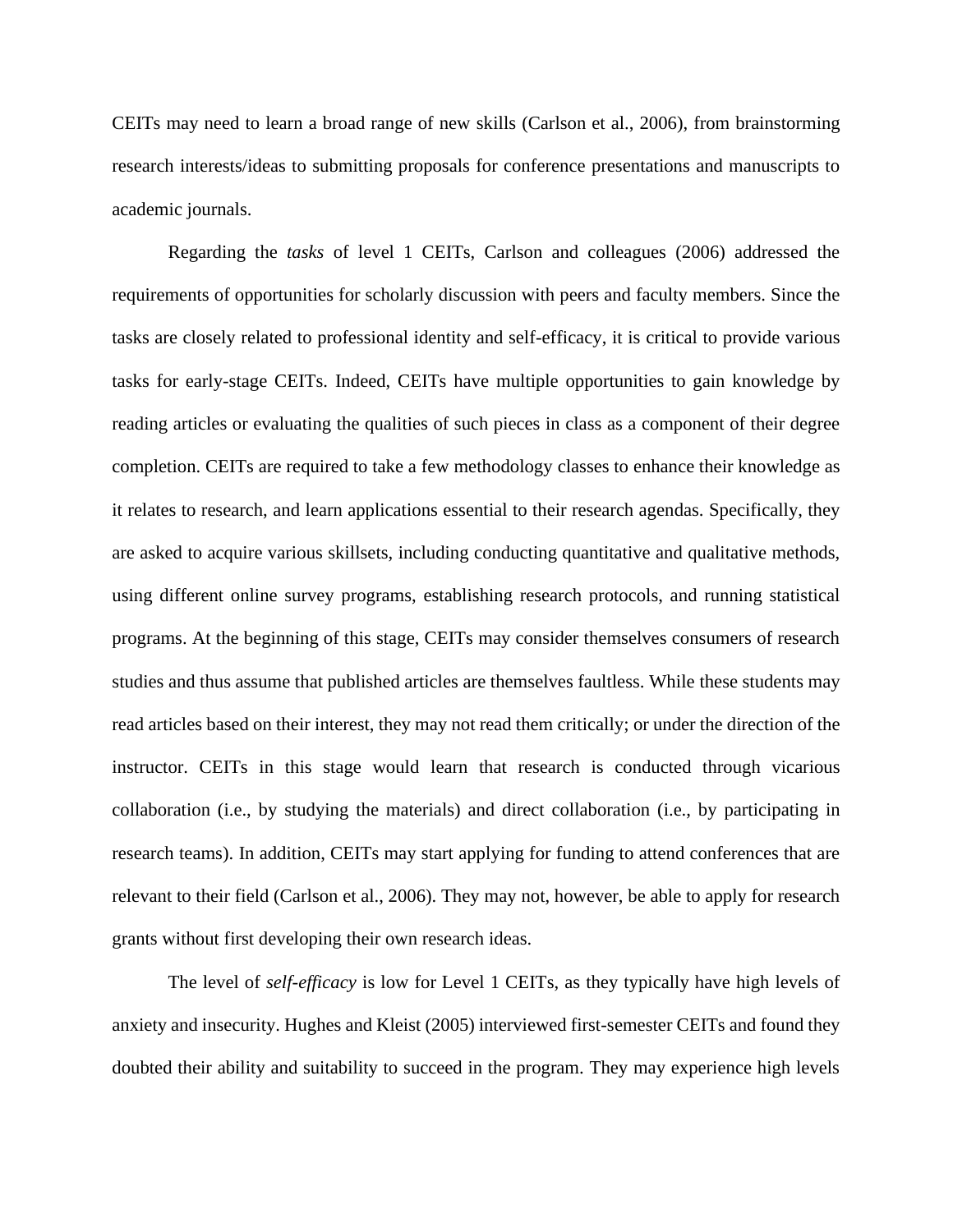of frustration and self-doubt when their manuscripts or conference proposals are rejected. These beginning researchers' high anxiety levels are thus likely to increase an extrinsic motivation for research (e.g., increasing the number of publications and getting acknowledged by others) rather than an intrinsic motivation for investigating their own research interests. When they are eager to learn and improve themselves, these CEITs tend to say yes to every project they are invited to regardless of topic, possibly resulting in poor time management and increased confusion about their research. On the other hand, some level 1 students may avoid participating in research activities due to high levels of anxiety, delaying their development in research competence.

The *research identity* of Level 1 CEITs is critical to develop because a solid identity as researchers will make them resilient against various challenges. Austin and colleagues (2009) found some of first-semester CEITs struggled with a sense of identity. Nerad and Miller (1996) noted that students who left graduate programs early reported a feeling of alienation and not 'having a calling' for research. CEITs may develop research identity based on their exposure to different research related materials and discussions and also may experience a high level of stress in their transitions as they juggle a host of other identities, such as future supervisors and teachers (Dickens et al., 2016). Still, CEITs at Level 1 do not have a strong research identity and have more opportunities to criticize and evaluate existing studies. As their knowledge and experience increase, CEITs may develop their own research interests and agendas. Over time, they generally exhibit an identity shift from research consumer to research producer.

**Guidelines for Level 1***.* Guidelines are provided based on three domains as noted above. With regard to the *tasks* that Level 1 CEITs must accomplish, counselor educators should personally seek to achieve a wide range of goals when considering their developmental level, including: (a) providing a manageable amount of work, (b) teaching for time-management, (c)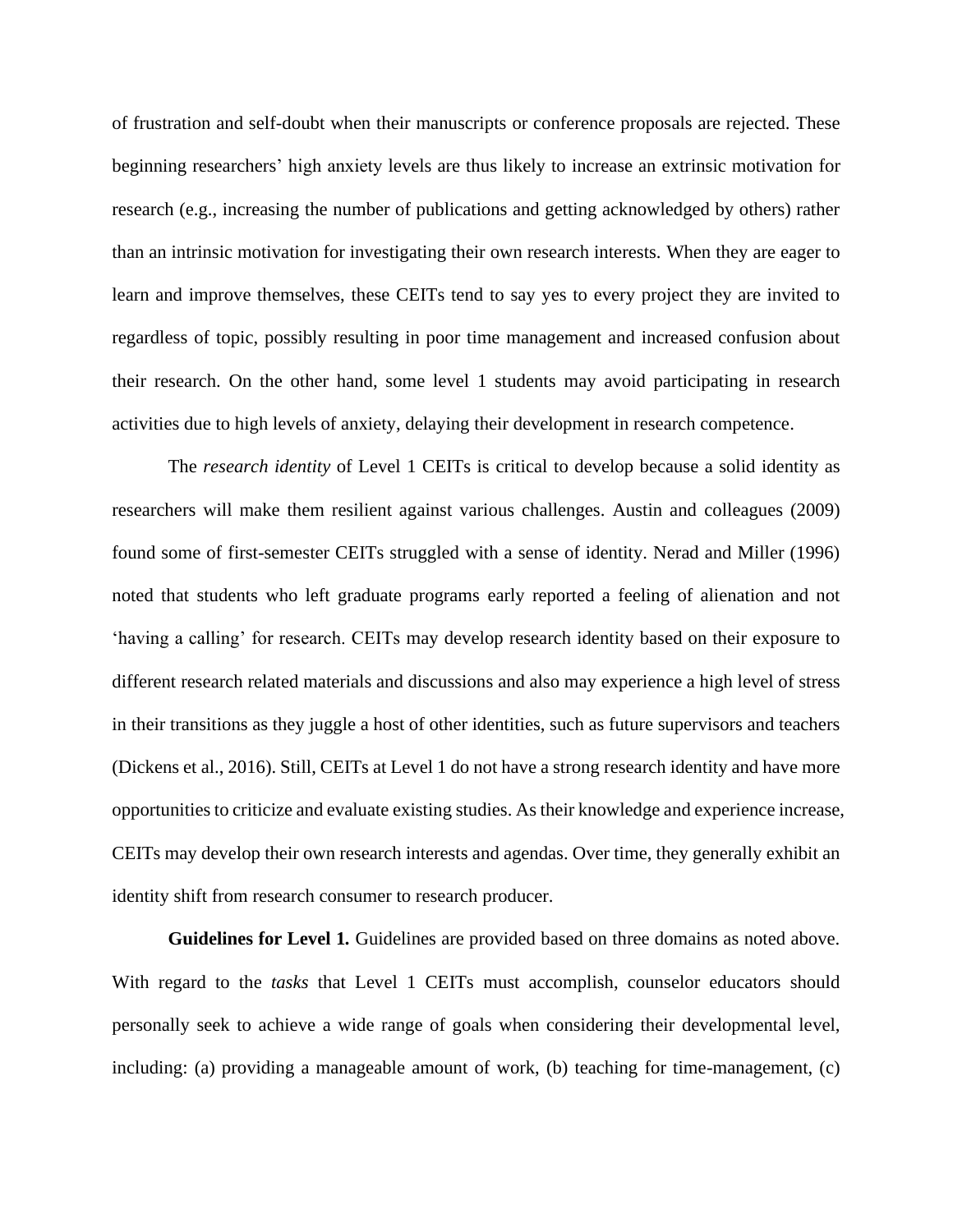offering direct feedback, (d) helping set small goals, (e) encouraging them to learn different basic methods, (f) encouraging them to ask questions/help, (g) submitting conference proposals with CEITs and helping them join research teams, (h) modeling professional language (Carlson et al., 2006), and (i) encouraging CEITs to seek funding for conferences and pertinent training. Carlson and colleagues (2006) emphasized that starting the publication process early would help CEITs develop scholarship competency, which will be useful in their future as faculty members. Scheduling regular meetings would be helpful as well. As Level 1 CEITs may find it difficult to juggle these tasks, counselor educators should also emphasize self-care by encouraging their students to explore a variety of wellness strategies.

To address CEITs' *self-efficacy*, it is recommended that students raise their awareness of the expectations established by their program curriculum as well as their faculty advisor (Carlson et al., 2006). Counselor educators may come forward regarding the minimum requirements and what CEITs may pursue for their further development. Establishing mutual expectations is essential as researchers have indicated that higher attrition rates occur when discrepancies in expectations exist between faculty and CEITs (Hoskins & Goldberg, 2005). In addition, addressing CEITs' anxiety by reminding them of their developmental level and validating their feelings is both reassuring and important (Dollarhide et al., 2013). Hughes and Kleist (2005) noted the effects that positive feedback could have on CEITs' growth. Specifically, students who experience selfdoubt and uncertainty may develop a strong belief in their capabilities when given positive feedback.

Regarding their professional *identity development as a researcher*, CEITs at Level 1 may find it difficult to understand the values and priorities of their new profession (Kerlin, 1995). Emerging scholars, in particular, may struggle with juggling various duties. Hughes and Kleist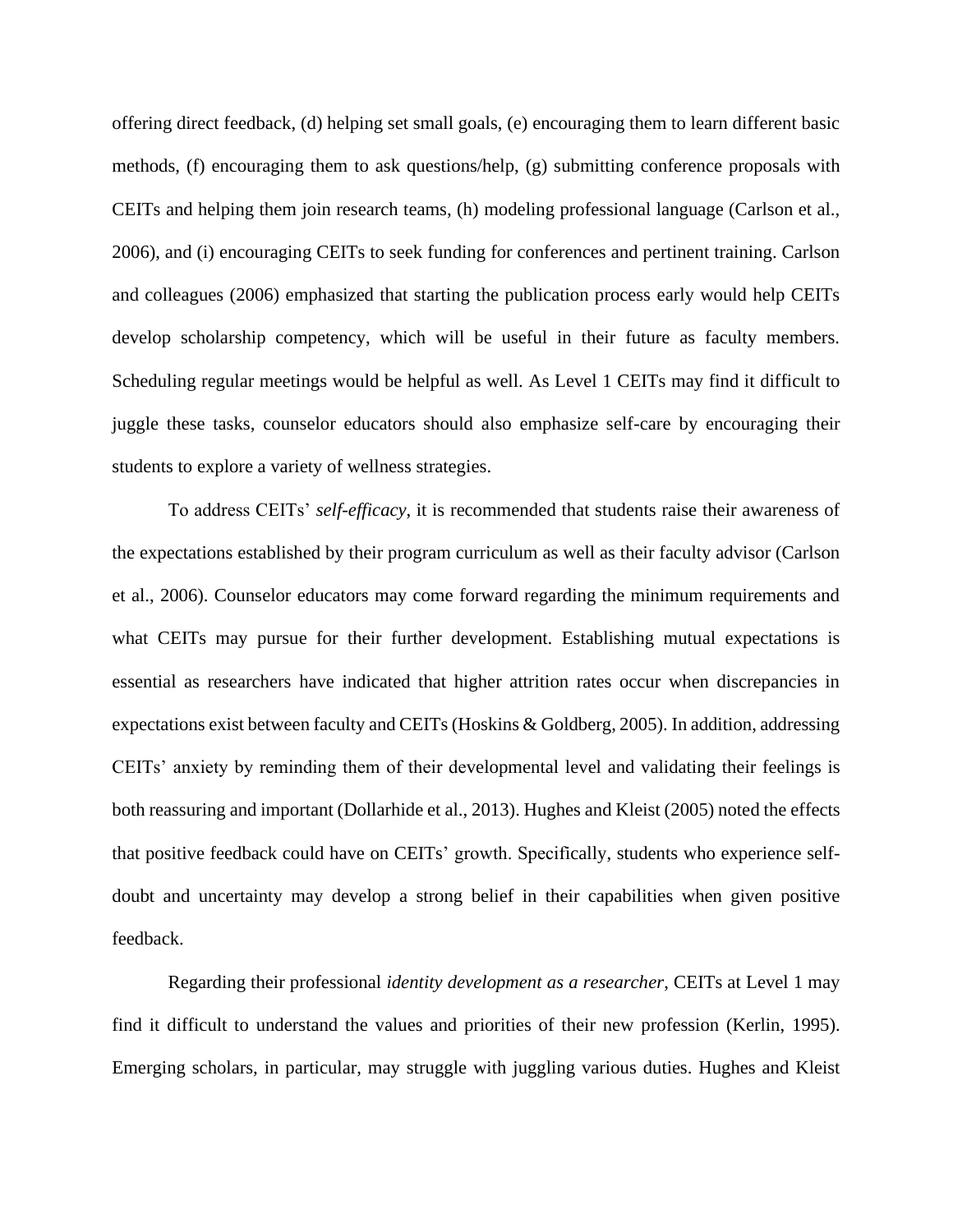(2005) indicated that CEITs who change their belief system from that of a clinician (i.e., who may only be a consumer of research products) to one who actively conducts research may require a different attitude. Thus, conversing with CEITs about the culture of the professional community and supporting them in their transition may be of great help. Overall, mentors may serve as role models to their mentee's future involvement in research projects and their desire to enter—and contribute to—the professional field (Brown et al., 2009).

# **Table 1**

| Comprehensive Framework for CEIT Researcher Development- Level 1 (CFCRD-1) |  |
|----------------------------------------------------------------------------|--|
|                                                                            |  |

| Level | Theme    | <b>CEIT Characteristics</b>      | Guidelines                                 |
|-------|----------|----------------------------------|--------------------------------------------|
|       | Task to  | - Gain knowledge by critical     | - Facilitate relationship building         |
|       | achieve  | reading of articles              | - Create a safe space                      |
|       |          | - Take methodology classes       | - Provide practical experiences/guidelines |
|       |          | - Acquire research skillsets     | - Help time management $&$ goal setting    |
|       |          | (quant & qual methodology,       | - Encourage CEITs to learn basic methods   |
|       |          | design,<br>research<br>survey    | - Submit conference proposals with CEITs   |
|       |          | statistical<br>protocols,<br>and | - Model professional language usage        |
|       |          | programs)                        | - Encourage CEITs to seek funding          |
|       |          | - Participate in a research team | - Schedule regular meetings                |
|       |          | - Start to apply for funding to  | - Visit a self-care plan                   |
|       |          | attend conferences               |                                            |
|       | Self-    | High level of anxiety,           | - Raise CEITs' awareness of expectations   |
|       | efficacy | frustration, and self-doubt      | established by the program and advisor     |
|       |          | - Feel insecure & overwhelmed    | - Establish mutual expectations            |
|       |          | - Dependent on their advisor     | - Remind CEITs of their developmental      |
|       |          | - Extrinsic motivation resulting | level to validate their anxiety            |
|       |          | in poor time management          | - Provide positive feedback for growth     |
|       | Identity | Transition from research         | - Converse with CEITs about the culture of |
|       |          | consumer to producer             | the professional community                 |
|       |          | - High level of stress caused by | - Support transition                       |
|       |          | juggling many other identities   | - Serve as a role model to CEITs and help  |
|       |          | and responsibilities             | them connect the faculty role with their   |
|       |          |                                  | own future job as counselor educators      |

## *Level 2: Imperfect Perfectionist*

Level 2 CEITs have typically developed their research competence further, thereby increasing the number of research projects they have personally worked on. We defined level 2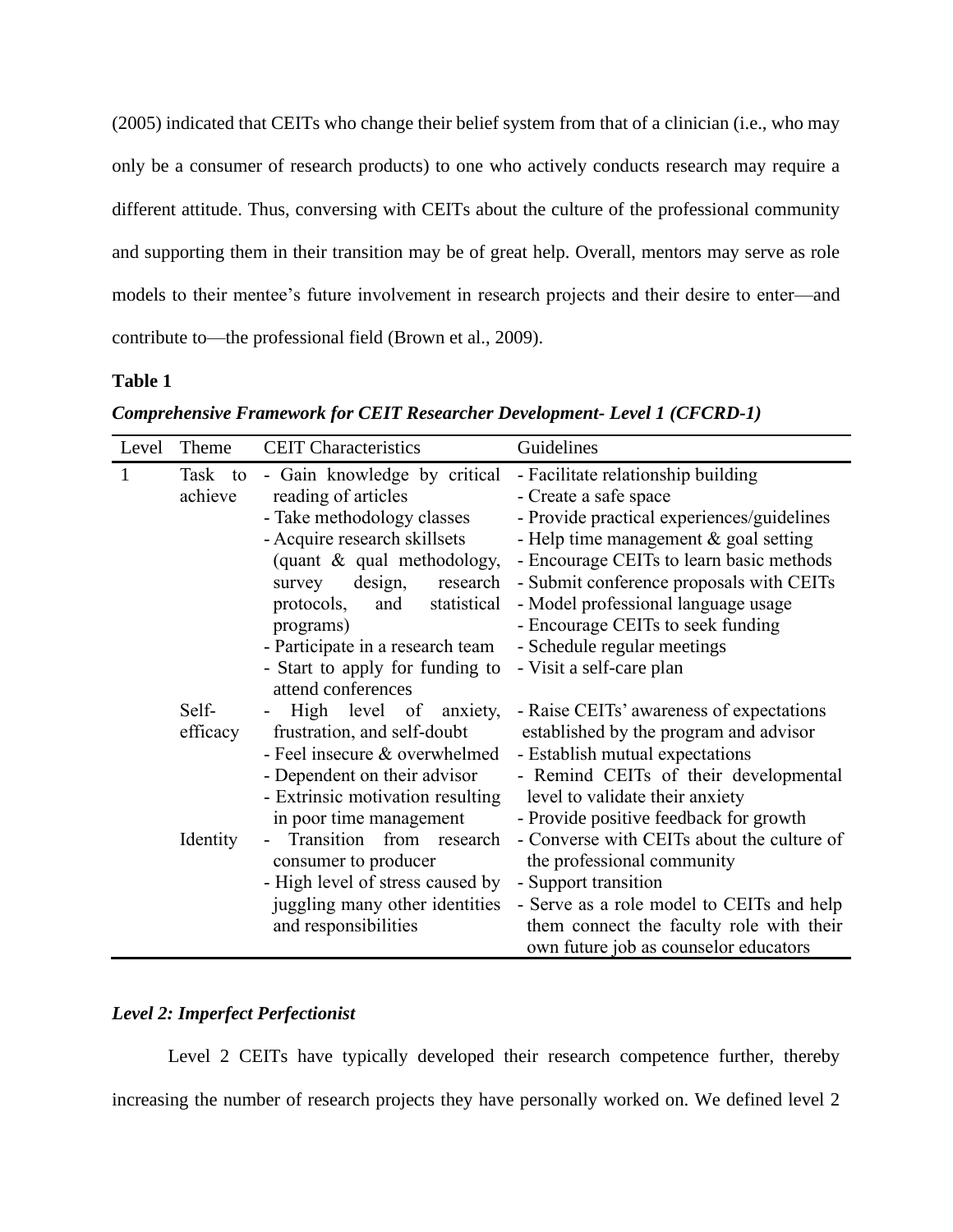CEITs as at least second-year doctoral students who strive to actively develop research competence (Limberg et al., 2013) and have some experiences in submitting manuscripts to peer-reviewed journals. As CEITs enhance their research competence, they must advance themselves by seeking out and accomplishing more *tasks*. This may involve collaborating with other scholars more frequently by offering to help others, while at the same time starting conversations about their own research proposals (Carlson et al., 2006). These students often collaborate with senior researchers, come up with new research ideas to develop, and initiate research projects. Based on their own personal experiences, they are aware of their own strengths and weaknesses and are more intentional when selecting research projects to participate in and who to collaborate with (Borders et al., 2012). Furthermore, they seek out internal grants to support their research projects.

The level of *self-efficacy* that CEITs demonstrate at this stage is more enhanced than what appears at Level 1; this is because Level 2 CEITs are able to approach one or two methods with familiarity and mastery. They may develop more research agendas based on the knowledge of research methods and designs, thus resulting in a reduced level of anxiety and concerns about their performance. The students may earn increased trust from co-researchers, which allows them to be more assertive when developing their own interests. Although they show a higher level of selfefficacy compared to the former stage, however, such self-efficacy is still dependent upon the number of outcomes, including acceptance of publication. As such, CEITs at this level sometimes exhibit a strong degree of frustration and discouragement. In addition, CEITs may show a higher level of perfectionism when it comes to research, which may cause heightened stress due to the absence of certain skills and an inability to manage different responsibilities.

As they become more independent, CEITs at Level 2 are still developing their *research identity*. Though they may continue to struggle with their identity as future counselor educators,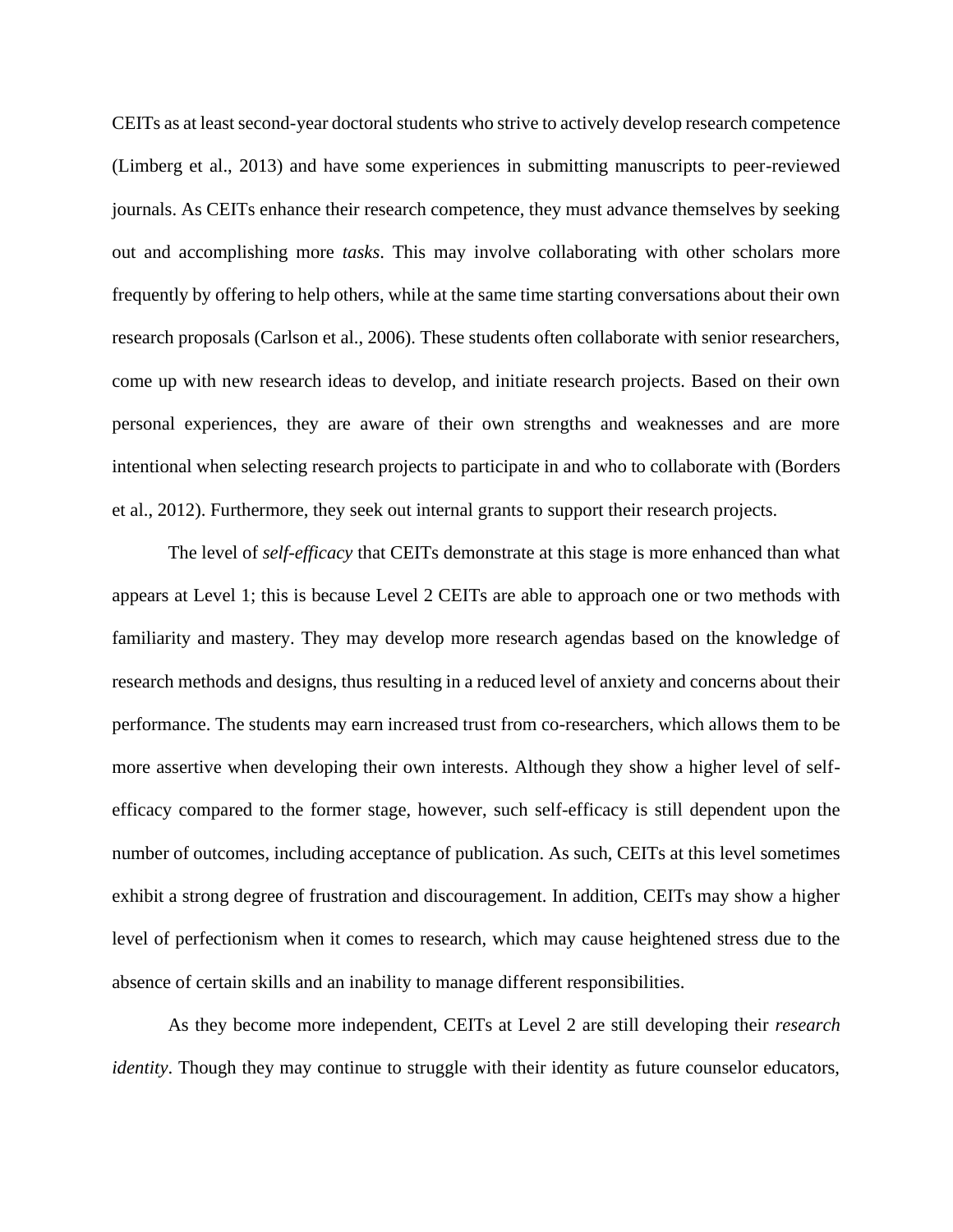they are typically able to grasp what is expected of them more easily. Specifically, CEITs understand the importance of building research competence so that they can continue to work on their dissertation and publish their manuscripts in the future. Still, they are likely to feel disappointed when their manuscripts are rejected, as they typically have a strong emotional attachment to the work. In addition, they may experience imposter syndrome as they are exposed to more experienced researchers and may have a high expectation of themselves as CEITs such as having multiple publications and several grants for their research.

**Guidelines for Level 2***.* While CEITs at this level develop more competence, they are still on a developmental path, resulting in their confidence sometimes fluctuating and obsession with outcomes such as having their manuscripts published. To assist these students, providing developmentally appropriate *tasks* may help. Specifically, encouraging them to collaborate with others as well as initiate research projects as a principal investigator may give them the opportunity to more thoroughly develop their research capacity. Faculty may introduce other researchers who have similar research interests with CEITs including senior doctoral students, alumni, and other scholars who may have expertise. Even in a bigger project, faculty may allot additional work that CEITs may benefit from. As students raise their awareness on their strengths and areas for improvement, counselor educators may provide resources for them to establish their primary research methods as well as challenge them to expand their scope of methodologies. Furthermore, inviting CEITs to a team applying for grant applications and/or supporting them in submitting their own small grant application would be advantageous.

CEITs' level of *self-efficacy* may be higher as they are equipped with more skills and knowledge as compared to the previous stage. Still, they may exhibit instabilities in self-efficacy or self-confidence because they do not have enough experience related to research. Thus, faculty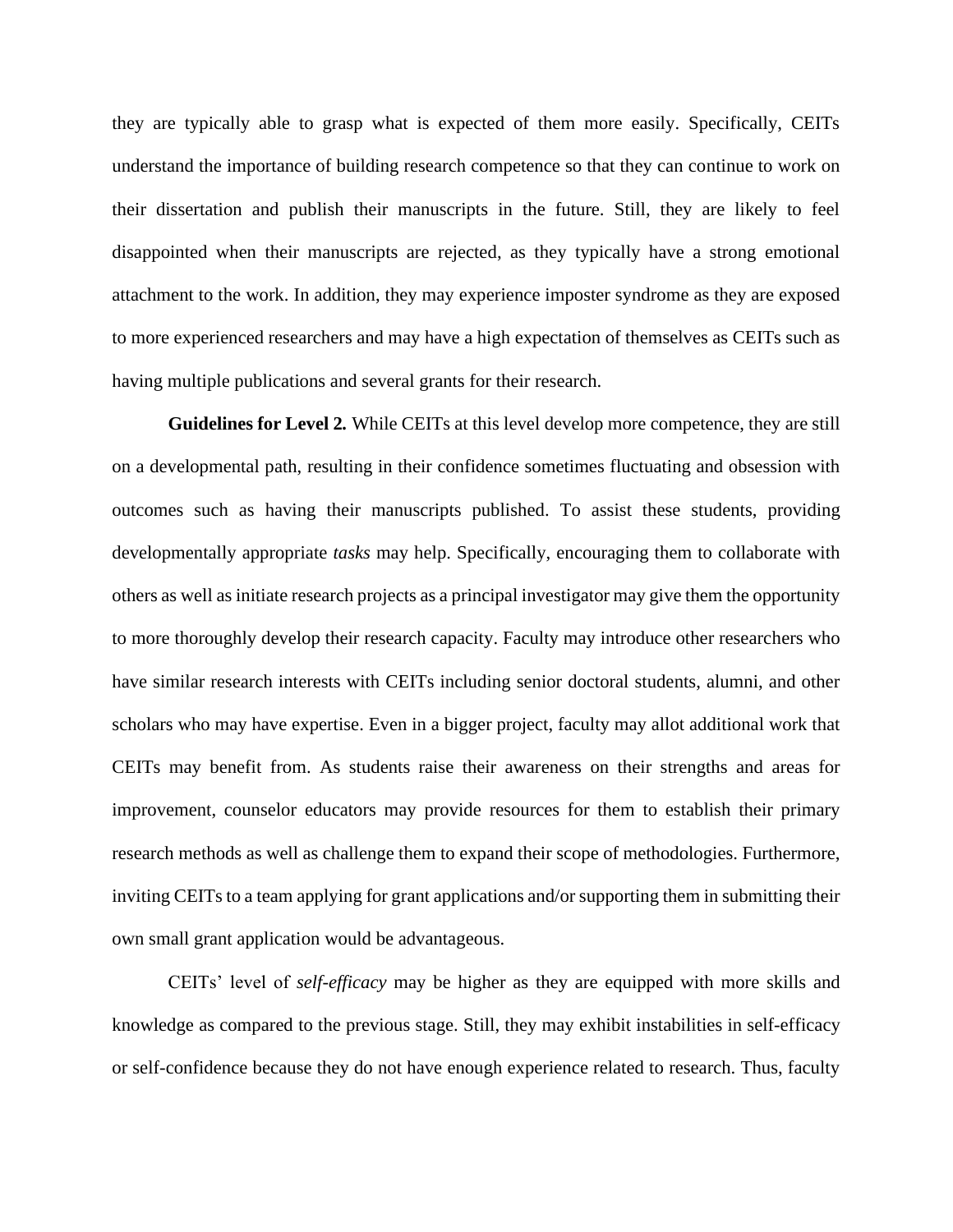may boost CEITs' autonomy and self-efficacy by allocating both major and minor tasks and providing feedback on their overall projects. In addition, counselor educators need to validate their feelings when their manuscripts are rejected and address how to cope with failures. Furthermore, faculty may facilitate their self-awareness by encouraging them to reflect on their strengths and weaknesses. Some CEITs may rush their development, resulting in the need for counselor educators to help them establish their own pace and develop strategies together. Specifically, mentors can consistently assist students in creating their own self-care plans while monitoring their own wellness as the amount of work CEITs are working on increases.

To bolster Level 2 CEITs' *research identity development*, counselor educators may model behaviors including how to: (a) bring up a conversation regarding authorship, (b) demonstrate how to say no to projects that may not help their career or learning, and (c) address specific challenges such as conflicts between co-authors. In addition, checking in with CEITs and gradually treating them as a colleague who has their own voice would be beneficial. Finally, encouraging CEITs in their own research projects as well as promoting research collaboration would be valuable.

#### **Table 2**

| Level | Theme              | <b>CEIT</b> Characteristics                                                                                                                                                                                                                                                                                                       | Guidelines                                                                                                                                                                                                                                                                                                                                     |
|-------|--------------------|-----------------------------------------------------------------------------------------------------------------------------------------------------------------------------------------------------------------------------------------------------------------------------------------------------------------------------------|------------------------------------------------------------------------------------------------------------------------------------------------------------------------------------------------------------------------------------------------------------------------------------------------------------------------------------------------|
| 2     | Task to<br>achieve | Collaborate<br>with<br>other<br>scholars more frequently<br>- Come up with new research<br>ideas to develop<br>- Initiate research projects<br>- Raise awareness of their<br>strengths and weaknesses<br>- Become more intentional<br>when selecting projects<br>- Seek out internal grants to<br>support their research projects | Encourage CEITs to collaborate with<br>$\overline{\phantom{0}}$<br>others as well as initiate research projects<br>as principal investigators<br>- Introduce other researchers with similar<br>interests<br>- Provide resources to establish the primary<br>research methods as well as challenge them<br>to expand the scope of methodologies |
|       | Self-<br>efficacy  | - Demonstrate more enhanced<br>self-efficacy than before                                                                                                                                                                                                                                                                          | - Boost autonomy and self-efficacy by<br>allocating both major and minor tasks                                                                                                                                                                                                                                                                 |

*Comprehensive Framework for CEIT Researcher Development- Level 2 (CFCRD-2)*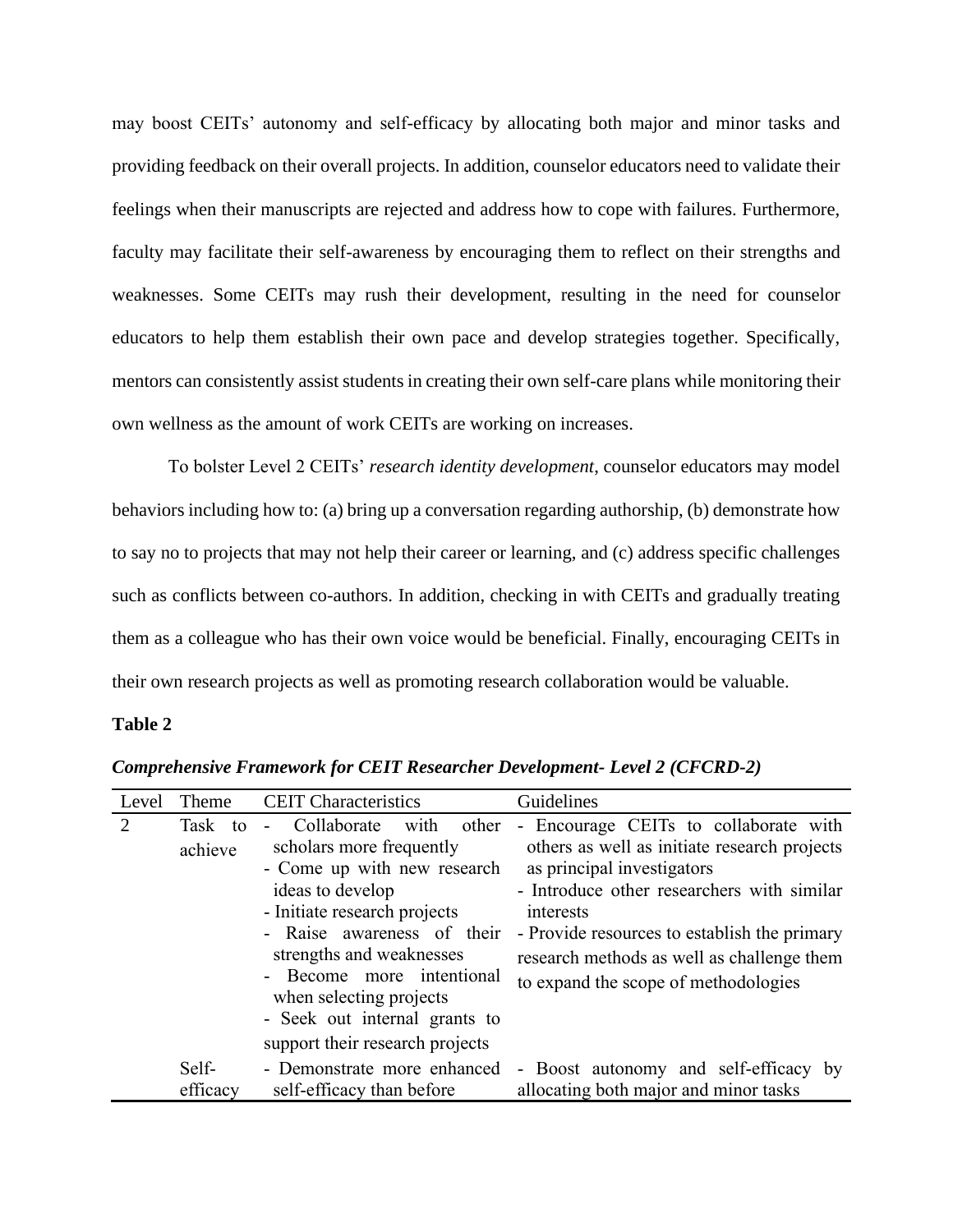|          | - Be familiar with one or two<br>methods in research<br>- Have a reduced level of<br>anxiety and concerns<br>- Gain increased trust from co-<br>researchers<br>- Self-efficacy is dependent<br>upon the number of outcomes;<br>therefore, there is a strong<br>degree of frustration and<br>discouragement based<br>on<br>outcomes | - Provide feedback for overall projects<br>- Validate CEITs' feelings when their<br>manuscripts are rejected and address how<br>to cope with failures<br>- Help CEITs to raise awareness on their<br>strengths and weaknesses                                                    |
|----------|------------------------------------------------------------------------------------------------------------------------------------------------------------------------------------------------------------------------------------------------------------------------------------------------------------------------------------|----------------------------------------------------------------------------------------------------------------------------------------------------------------------------------------------------------------------------------------------------------------------------------|
| Identity | building research competence<br>from<br>transition<br><b>Stress</b><br>decreased but desire<br>to<br>develop research competence<br>increased; sometimes they<br>suffer<br>from<br>imposter<br>syndrome                                                                                                                            | - Understand the importance of - Be a role model: (a) bring up<br>conversations regarding authorship, (b)<br>demonstrate how to say no to projects that<br>may not help their career or learning, and<br>(c) address specific challenges such as<br>conflicts between co-authors |

# *Level 3: Advanced Researcher with Realistic Vision*

Level 3 CEITs may have conquered more advanced work than those in the prior stages including getting several manuscripts published in peer-reviewed journals, establishing a group of co-authors they may work with together for different topics, and expanding the scope of their research agendas and methods. Although CEITs who leave programs are likely to do so at an early stage rather than at a later one (Nerad & Miller, 1996), there is still doctoral student attrition at this level in counselor education (Willis & Carmichael, 2011), indicating the need of support for their maintenance in the program. The *tasks* CEITs at Level 3 may need to achieve based on their research experience and skill acquisition include grant seeking and interdisciplinary research collaboration. They may benefit from seeking funding opportunities for their research both internally and externally from a university and outside institutions and establishing a line of research based on the projects that they would selectively choose to work on. Furthermore,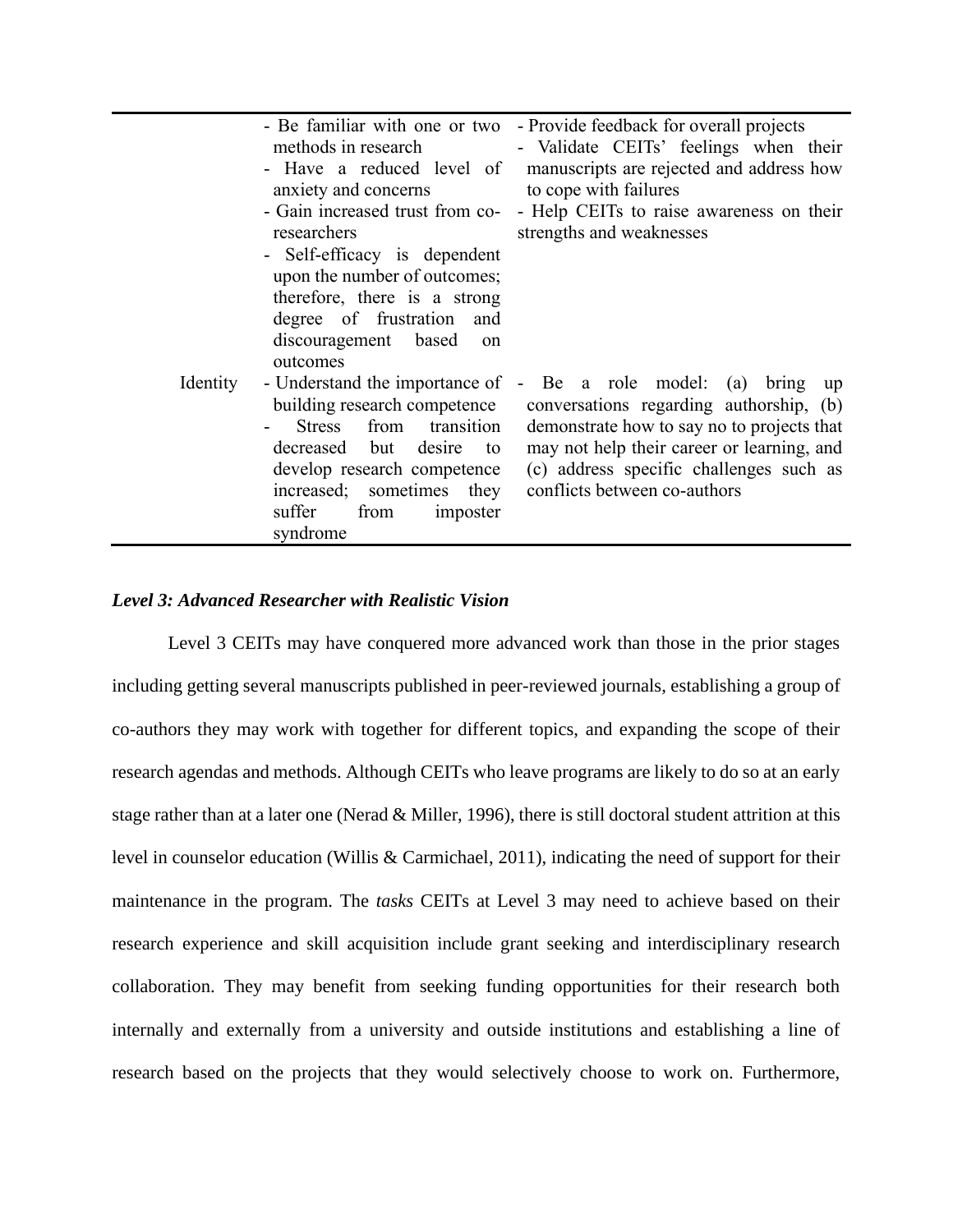collaborating with scholars across disciplines may help them broaden their range of research agendas and methodologies. In addition, working with junior doctoral students may provide opportunities for Level 3 CEITs to practice their roles as counselor educators by supporting and assisting students at Levels 1 and/or 2 in their own research development.

The level of *self-efficacy* CEITs at Level 3 have is advanced as they know how to use several statistical programs or qualitative methods with which they can develop research ideas further. Specifically, the students gain more confidence as they achieve certain goals and are more willing to share their weaknesses in order to discuss strategies for better approaches. Experienced doctoral students are more willing to expand their scope of knowledge by learning new things such as a different methodology or a statistical program. In addition, going through the publication process may give a deeper understanding of the nature of editorial work. Over time, CEITs develop full confidence in their research ability and naturally lead different research projects as principal investigators. These individuals often feel less rejected when their manuscripts are not accepted due to increased understanding that they can learn and improve their work based on the feedback provided.

The *research identity* of Level 3 CEITs is integrated at this point as they stabilize their workload for research and other responsibilities. In addition, they have a balanced level of motivation both extrinsically and intrinsically because they have pressure to finish their dissertation and get an academic position after graduation, as well as find inner joy in answering their research questions. CEITs at this level are autonomous and independent and know how and when to discuss authorship, delineate roles, and hold co-researchers accountable for their responsibilities and due dates. These advanced students might experience increased academic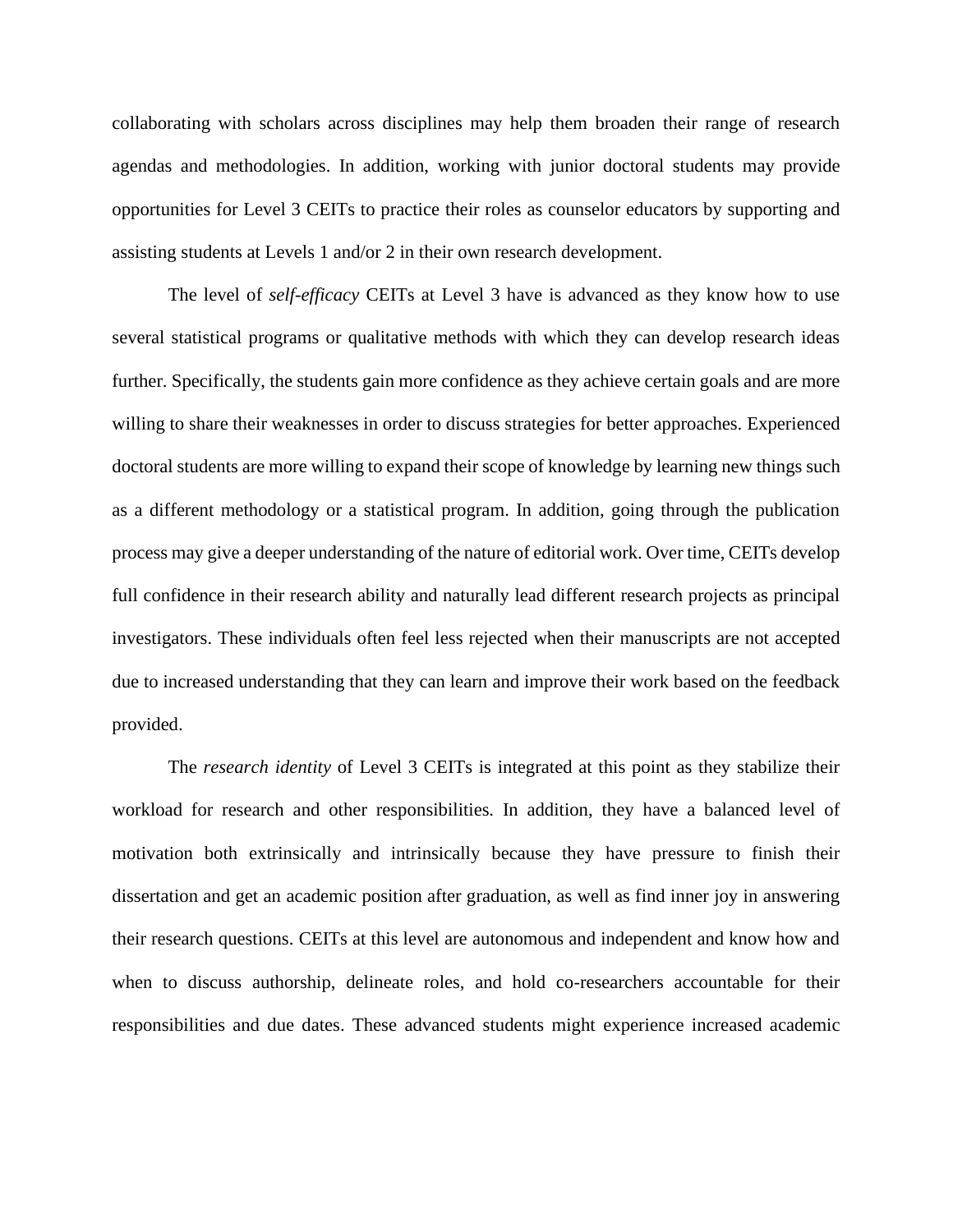responsibilities and scholarly productivity as they prepare for the transition from trainees to professionals (Brown et al., 2009; Kaslow et al., 1992).

**Guidelines for Level 3***.* CEITs at level 3 are advanced researchers with realistic visions and they have achieved sophisticated tasks through their own experience in research and scholarship. Accordingly, counselor educators need to work with them as independent researchers while consulting with them as needed (Brown et al., 2009). In terms of developmental *tasks*, providing challenging work to facilitate learning may help. In addition, encouraging CEITs to lead research teams and collaborate with others for interdisciplinary agendas may expand their research span. Furthermore, supporting CEITs in broadening their methodological research approaches and applying for both internal and external funding can be beneficial (Carlson et al., 2006).

The level of *self-efficacy* for CEITs at Level 3 may be high as they have increased their amount of experience as principal investigators and work with other scholars. They may also have a high motivation to learn different strategies to conduct research more effectively and explore different learning experiences. Or on the contrary, they may find themselves revolving around the same topic or methods and may feel burned out. Thus, faculty need to ensure that the students spend time taking care of themselves and continuously remind them of the importance of wellness. As Level 3 CEITs may also help junior doctoral students, their workload may still be high, further resulting in the need for work/life balance. Mentors may model behaviors in working with junior scholars such as scheduling meetings when requested and introducing resources and opportunities.

CEITs at this level will have incorporated their *research identity* into a counselor educator identity. They understand the importance of conducting research and how they need to approach it as their duty. Counselor educators may facilitate their further development by providing suggestions for CEITs to increase their capabilities on different types of projects for their growth.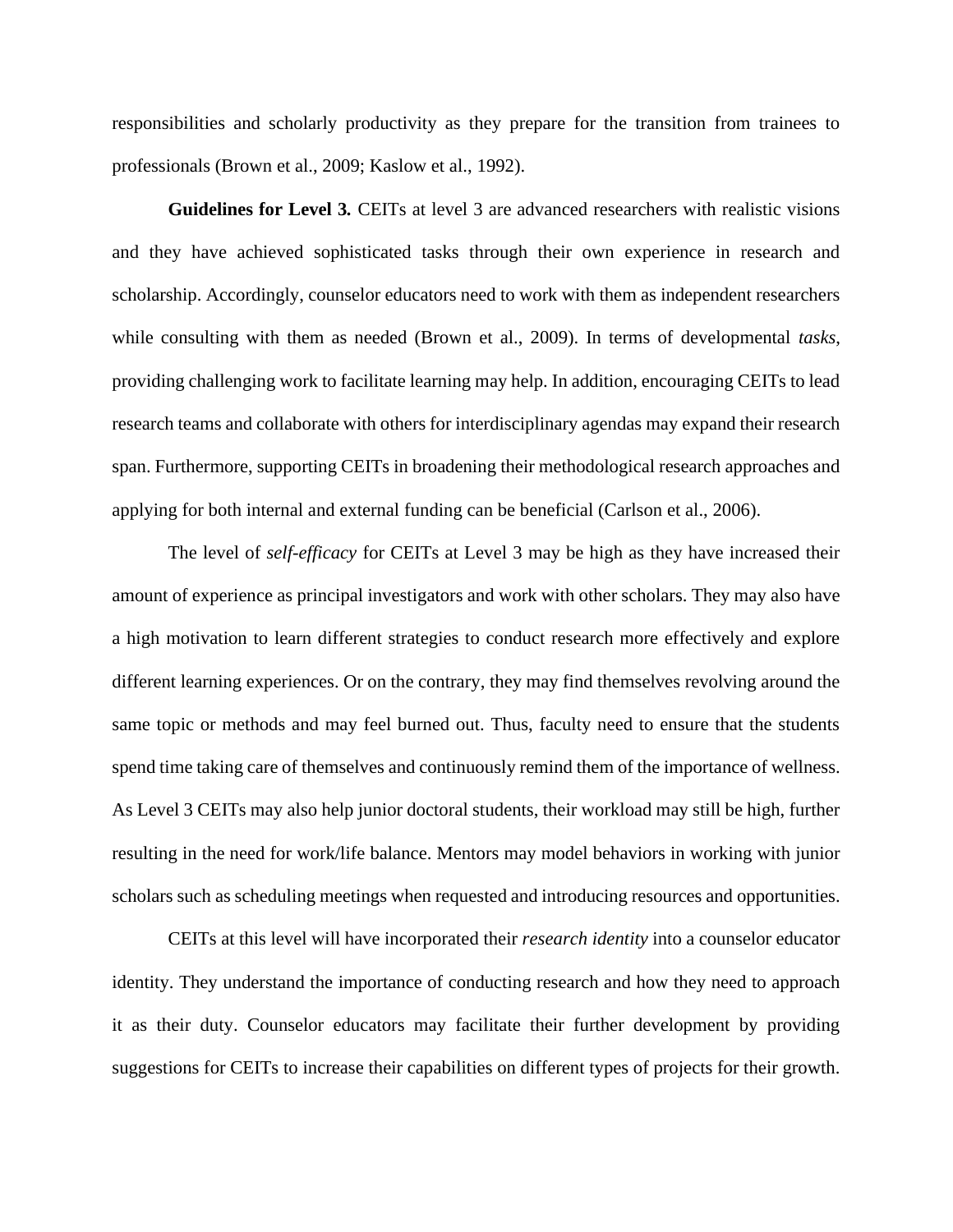In addition, faculty may encourage Level 3 CEITs to pay attention to training future CEITs as they also need to know how to educate them as counselor educators. Overall, CEITs may continue developing themselves to a higher extent with the support of counselor educators in the preparation program.

# **Table 3**

|   | Level Theme | <b>CEIT Characteristics</b> Guidelines                                                                                                                                                                                       |                                                                                                                                                                                                                                                                 |
|---|-------------|------------------------------------------------------------------------------------------------------------------------------------------------------------------------------------------------------------------------------|-----------------------------------------------------------------------------------------------------------------------------------------------------------------------------------------------------------------------------------------------------------------|
| 3 | achieve     | grants<br>Work with scholars in needed as a consultant<br>interdisciplinary research<br>collaboration<br>students to practice their and collaborate with<br>future roles as counselor interdisciplinary agendas<br>educators | Task to - Seek external and internal - Work with CEITs as independent<br>researchers while assisting them when<br>- Provide challenging work to facilitate<br>learning<br>- Work with junior doctoral - Encourage CEITs to lead research teams<br>others<br>for |
|   | Self-       | efficacy based on their experiences wellness<br>weaknesses<br>to<br>strategies<br>approaches<br>- Understand the process of<br>editorial work                                                                                | - Exhibit more confidence - Remind CEITs of the importance of<br>- Willing to share their - Be a role model in working with junior<br>discuss scholars<br>for better - Schedule a meeting when requested<br>- Introduce new resources and opportunities         |
|   | Identity    | their workload for research<br>and other responsibilities<br>and<br>extrinsically<br>both<br>intrinsically<br>- Show a solid identity as<br>counselor<br>researcher<br>in<br>education                                       | - Integrated as they stabilize - Provide suggestions for CEITs to increase<br>their capabilities in different types of<br>projects<br>- Have a balanced motivation - Encourage CEITs to pay attention to<br>training junior doctoral students                   |

*Comprehensive Framework for CEIT Researcher Development- Level 3 (CFCRD-3)*

# **Discussion**

Based on the need for a comprehensive framework addressing research competence

development, the authors identified three relevant components including tasks to achieve, self-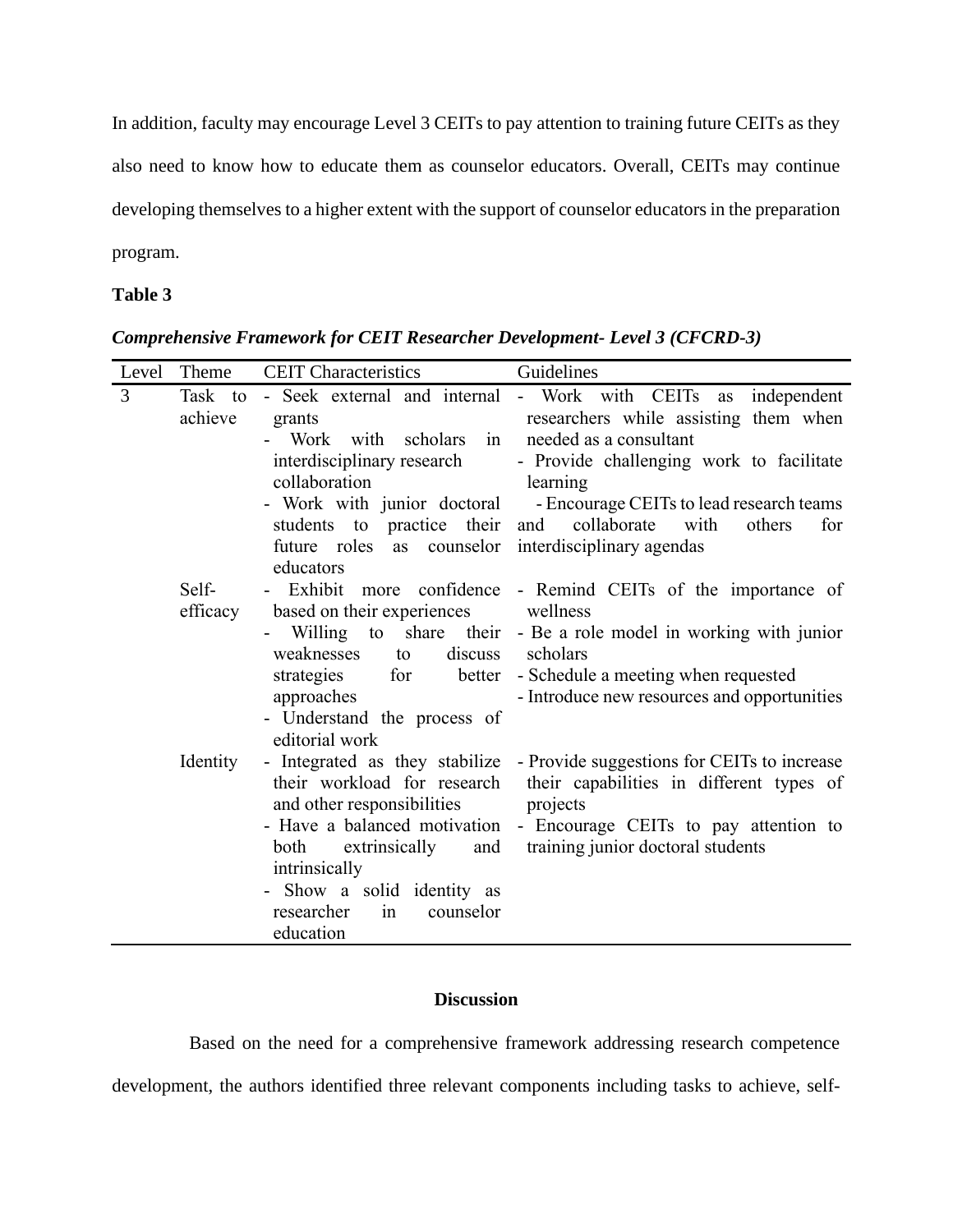efficacy, and research identity, and provided a guideline to understand the developmental stages of counselor educators-in-training and ways to assist counselor educators in better mentoring CEITs for research and scholarship. It is important to note that students may show overlapping needs dependent on their growth in different aspects despite the distinct stages presented in this article. For instance, a CEIT may already have more knowledge in research methodology and need to work on different research projects right away at the beginning level. Taking this into account, counselor educators are encouraged to be cognizant of CEITs' different developmental needs and provide appropriate support. For CEITs, they may use the information outlined in this article to actively monitor and engage in research-related activities in a way that can contribute to their development as well as greater marketability in their future. Moreover, the information in the current article may help CEITs understand the importance of taking ownership of their learning and taking proactive actions with intentionality.

This article is based on the previous literature with the hope of practically guiding counselor educators. Further research is warranted to examine CEITs' perceptions of their experience as they develop themselves as researchers in order to more fully understand what they are going through. Therefore, future researchers may investigate this population to provide empirical evidence for the framework that was introduced in the current manuscript. It should be noted that this article is the first guideline that collectively shows what CEITs are likely to experience in their development as researchers and provides guidance for counselor educators' to appropriately support them.

#### **Further Suggestions for Counselor Educators and Counselor Education Programs**

The current article presented a framework that current and aspiring counselor educators may use in understanding CEITs' research competence development and support what CEITs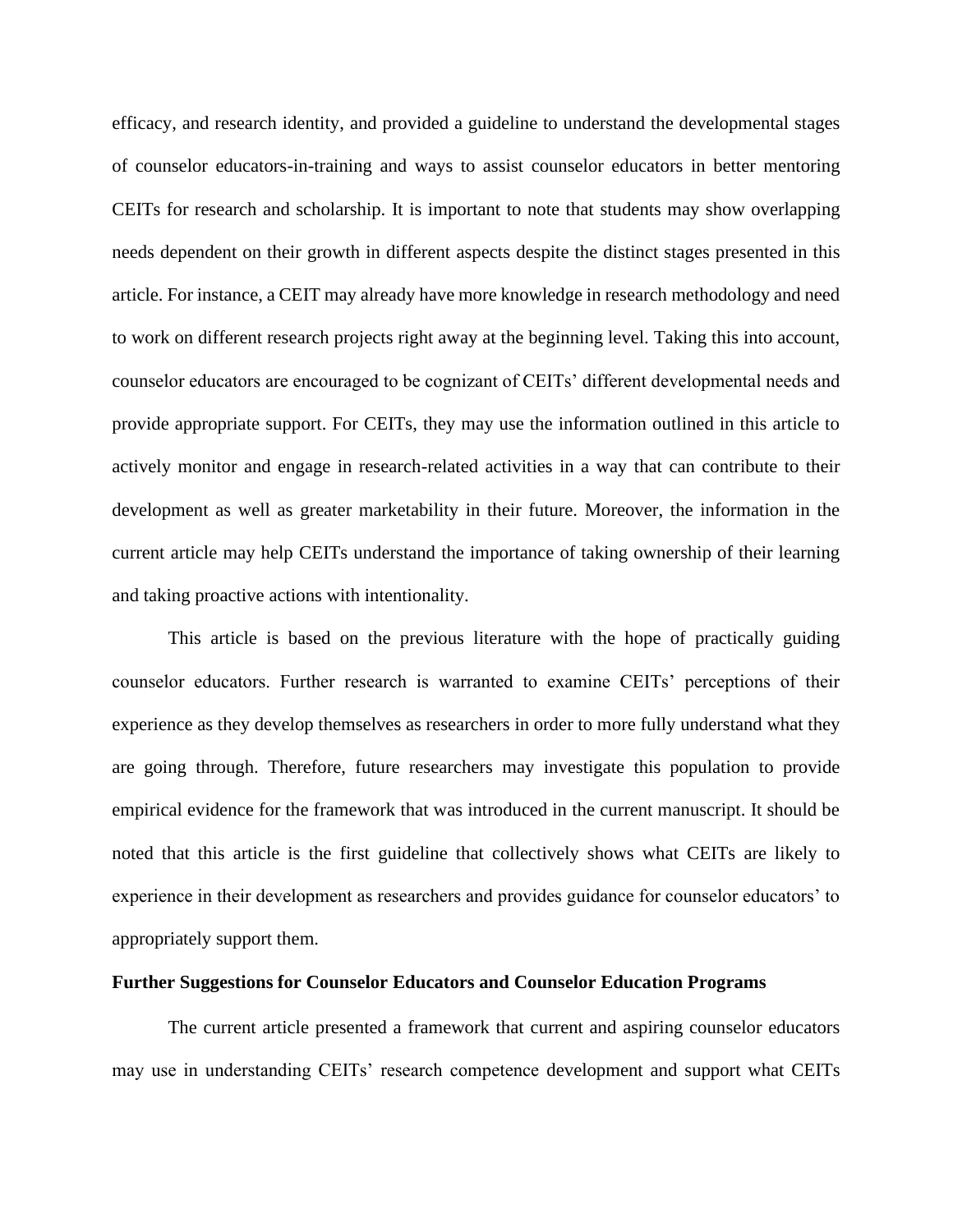would need based on their distinctive developmental stages. As Brown and colleagues (2009) noted, counselor educators have multiple responsibilities such as teaching, supervision, service, and research. Due to the substantial time commitment in planning and managing mentoring relationships, it can sometimes be challenging for counselor educators to provide their mentees with appropriate guidance in research and scholarship. Therefore, detailed guidelines will be beneficial for counselor educators to refer to and consider in their mentorship. In addition to the comprehensive framework that counselor educators may individually look into, the current section discusses further suggestions regarding: (a) multicultural considerations for counselor educators in building research mentorship, and (b) potential curriculum that can be included in counselor education programs.

#### *Counselor Educators*

Although the proposed guideline provided multiple factors to take into consideration in establishing a research training mentorship, counselor educators should account for diversity issues in building relationships and promoting CEITs' research exploration. Researchers suggest that multicultural differences may influence the relationship between faculty and CEITs including microaggressions and misunderstandings (Henfield et al., 2013; Shen-Miller et al., 2012). Furthermore, students' identity such as gender, sexual orientation, and disabilities may affect the dynamics of communication (Scholosser et al., 2011). As such, insensitivity to varying characteristics and identities of CEITs may be detrimental to effective mentorship. In order to avoid relevant conflicts, counselor educators should take proactive actions to handle issues including exploring cultural differences and privileges (Scholosser et al., 2011). In addition, counselor educators may facilitate CEITs' research interest development by encouraging their own identity exploration when they struggle with finding their own research topics. This approach may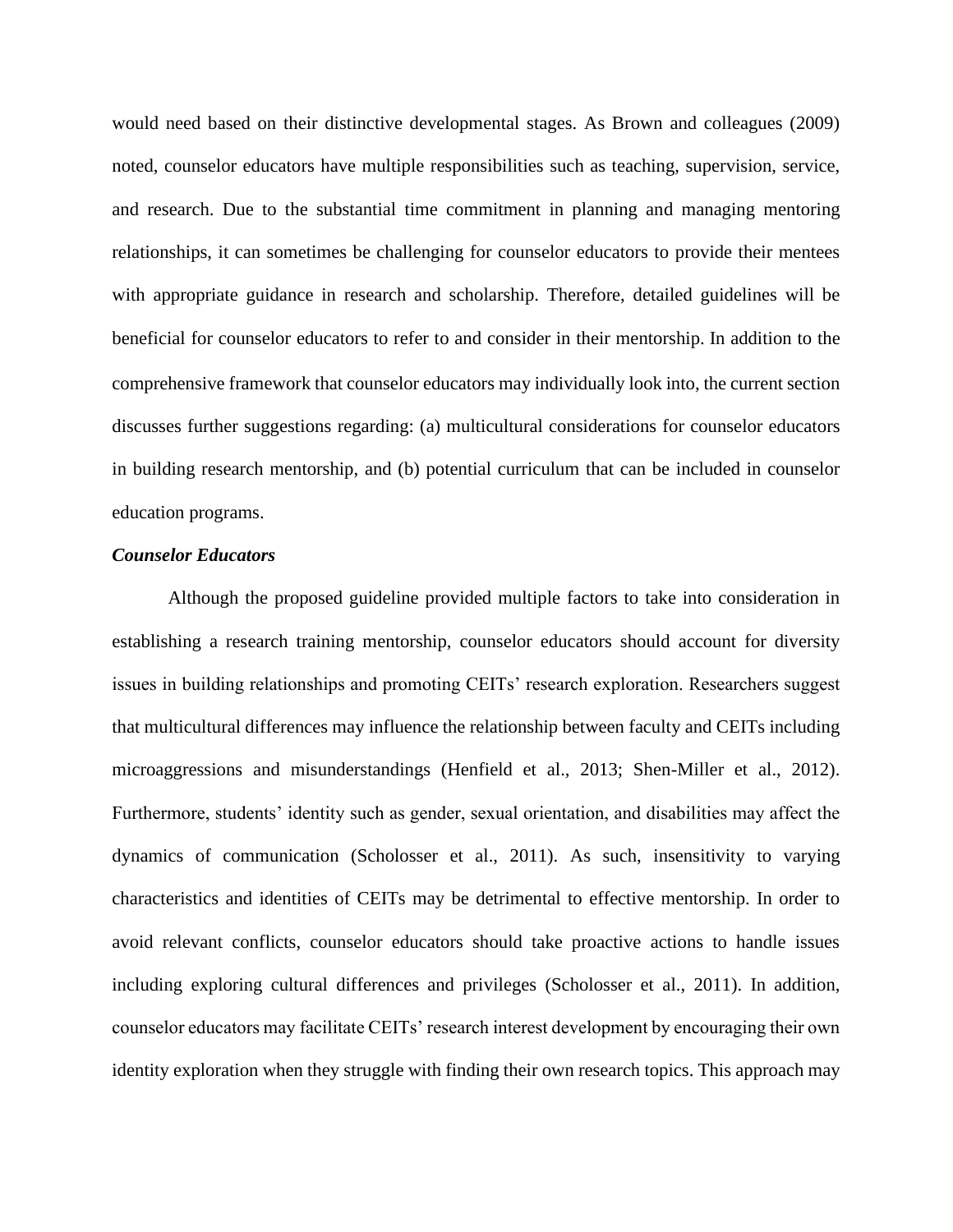help them develop intrinsic motivation toward research. In this way, counselor educators can provide CEITs with the support and encouragement needed to facilitate their success.

#### *Counselor Education Programs*

The provided research mentoring guideline in this article cannot be accomplished without environmental support. Generating an environment that boosts CEITs' development in research is of critical importance. As Lamar and Helm (2017) suggested, a research training environment consisting of mentoring and research experiences is imperative to facilitate researcher development among CEITs. Specifically, providing research opportunities in a minimally threatening way to CEITs in their early career path is essential. Based on Gelso's (1979) pivotal work on research training environment, several researchers noted the importance of the organizational approach, which is not limited to individual mentorship (Lamar et al., 2019; Lambie & Vaccaro, 2011; Love et al., 2007). Efforts toward strong research mentorship should be designed and supported at the institutional level. Counselor education programs can match CEITs with faculty members to collaboratively work at submitting conference proposals and manuscripts. Lambie and Vaccaro (2011) underscored that the purposeful mentoring process in early stages would elevate doctoral students' self-efficacy in research. As CEITs develop into the later stage, educators have a responsibility to promote a research facilitative environment with their colleagues.

Furthermore, counselor education programs need to be mindful of different needs that CEITs may have and use the information to mentor doctoral students properly, as well as modify their curriculum to best assist CEITs in their transitions. Based on the framework of the current article, counselor education programs can ensure consistent assistance for CEITs' success as well as intentional approaches for their growth in their research abilities. The curriculum can help counselor educators hold themselves accountable in supporting student success and eventually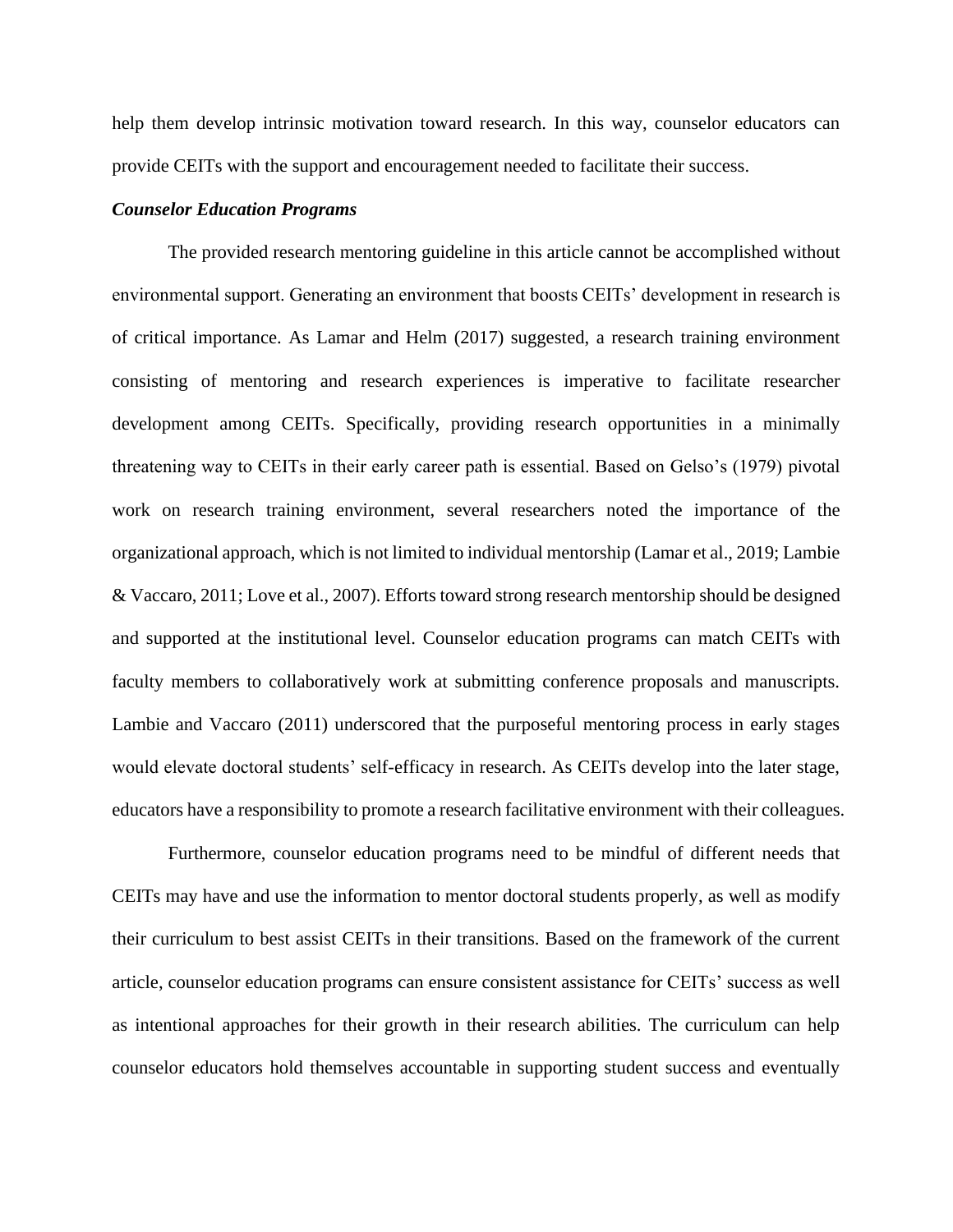benefit CEITs. Specifically, curriculum may refer to a developmental perspective so that doctoral students can learn necessary research content such as quantitative and qualitative research methods and gain practical experience based on their developmental stage. For example, CEITs at different levels may work together during the degree program to facilitate their growth. In fact, CEITs in Level 1 research competence need to learn basic skills and may benefit from having a mentor who just went through the same phase, while Level 2/3 CEITs can have an opportunity to gradually transition into future research mentors and work with colleagues. Therefore, a curriculum can be designed including research mentorship into two parts and award credits for research internships. The curriculum that is organized based on this developmental approach will decrease the substantial time commitment of counselor educators in maintaining the mentoring relationship and still contribute to the establishment of a strong research community in counselor education programs.

In conclusion, CEITs are likely to successfully finish their degrees and show higher research productivity when they have increased support and a positive research environment. Most CEITs may experience transformational changes in their transition from students or professionals to counselor educators; research is typically an uncharted territory for many of them. Thus, counselor educators and counselor education programs need to help their students develop research competence and a strong research identity by being aware of developmental considerations. An environment that systematically supports both educators and students would help counselor educators reduce the amount of time that they need to spend planning and allow for balance among their multiple responsibilities. Consequently, counselor educators-in-training would benefit from the systematic approach in their learning and growth.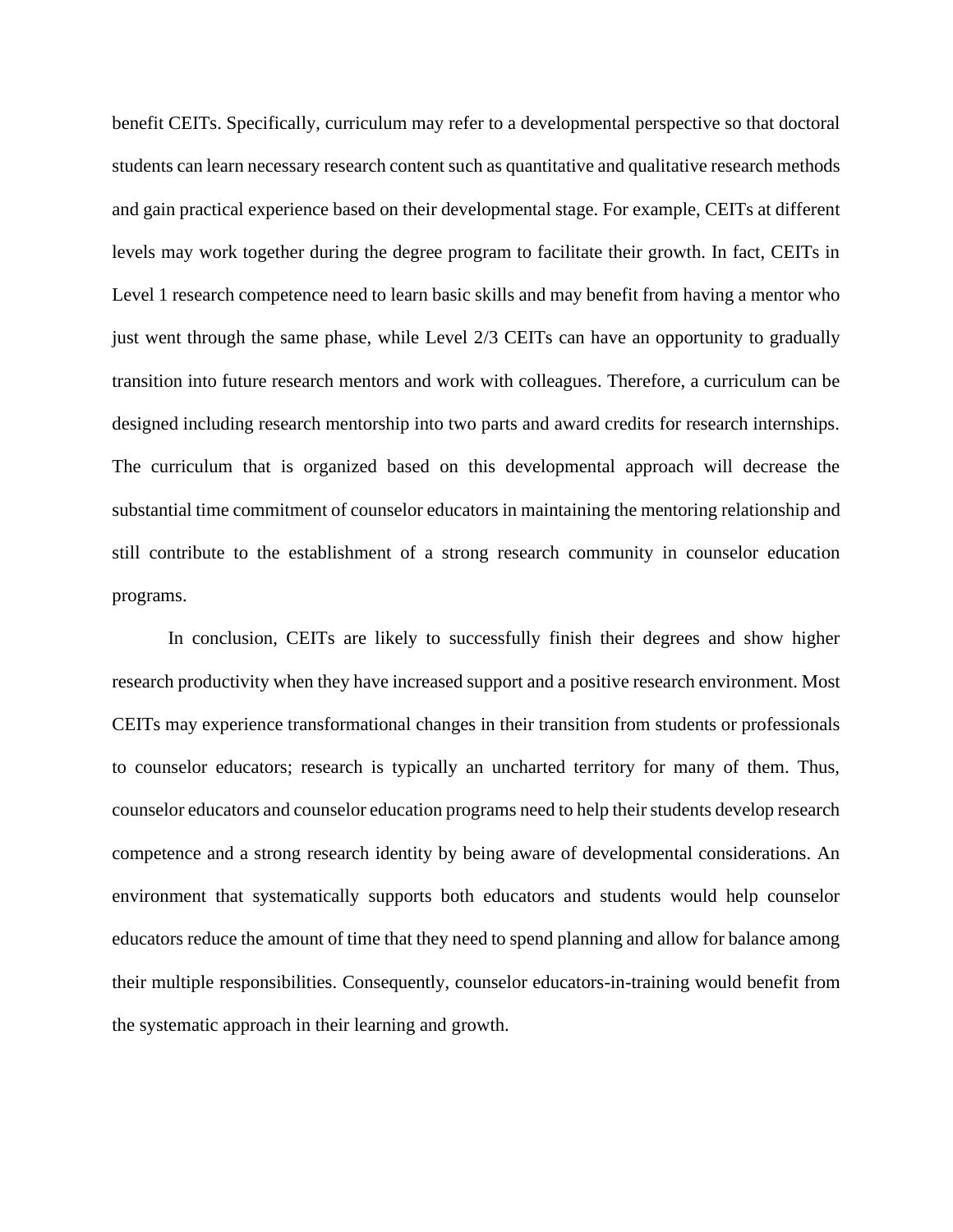#### **References**

- Austin, J., Cameron, T., Glass, M., Kosko, K., Marsh, F., Abdelmagid, R., & Burge, P. (2009). First semester experiences of professionals transitioning to full-time doctoral study. *College Student Affairs Journal, 27*(2), 194-214.
- Baltrinic, E. R., Jencius, M., & McGlothlin, J. (2016). Coteaching in counselor education: Preparing doctoral students for future teaching. *Counselor Education and Supervision*, *55*(1), 31-45.
- Barnard-Brak, L., Saxon, T. F., & Johnson, H. (2011). Publication productivity among doctoral graduates of educational psychology programs at research universities before and after the year 2000. *Educational Psychology Review, 23*(1), 65-73.
- Belar, C. D. (2000). Revealing data on education and training. *Clinical Psychology: Science and Practice, 7*(4), 368-369.
- Borders, L. D., Wester, K. L., Fickling, M. J., & Adamson, N. A. (2014). Research training in doctoral programs accredited by the council for accreditation of counseling and related educational programs. *Counselor Education and Supervision, 53*(2), 145-160.
- Brown, R. T., Daly, B. P., & Leong, F. T. (2009). Mentoring in research: A developmental approach. Professional Psychology: *Research and Practice, 40*(3), 306-313.
- Borders, L. D., Wester, K. L., Granello, D. H., Chang, C. Y., Hays, D. G., Pepperell, J., & Spurgeon, S. L. (2012). Association for Counselor Education and Supervision guidelines for research mentorship: Development and implementation. *Counselor Education and Supervision, 51*(3), 162-175.
- Boyer, E. L. (1990). *Scholarship reconsidered: Priorities of the profession*. The Carnegie Foundation for the Advancement of Teaching.
- Carlson, L. A., Portman, T. A. A., & Bartlett, J. R. (2006). Self-management of career development: Intentionality for counselor educators in training. *Journal of Humanistic Counseling, Education and Development, 45*, 126–137.
- Castro, Stephanie L.; Scandura, Terri A. & Williams, Ethlyn A. (2004). *Validity of Scandura and Ragins' (1993) Multidimensional mentoring measure: An evaluation and refinement. Management Faculty Articles and Papers*. 7.
- Chaussabel, D., & Rinchai, D. (2018). Using 'collective omics data' for biomedical research training. *Immunology, 155*(1), 18-23.
- Council for Accreditation of Counseling and Related Educational Programs (2015). *CACREP 2016 Standards.*
- Dickens, K. N., Ebrahim, C. H., & Herlihy, B. (2016). Counselor education doctoral students' experiences with multiple roles and relationships. *Counselor Education and Supervision, 55*(4), 234-249.
- Dollarhide, C. T., Gibson, D. M., & Moss, J. M. (2013). Professional identity development of counselor education doctoral students. *Counselor Education and Supervision, 52*(2), 137- 150.
- Frick, M. H., & Glosoff, H. L. (2014). Becoming a supervisor: Qualitative findings on self-efficacy beliefs of doctoral student supervisors-in-training. *Professional Counselor, 4*(1), 35-48.
- Gaillard, S. R., Strickland, P. S., & Fenton, M. J., (2020). The National Institute of Allergy and Infectious Diseases and Scientific Societies Meeting on Research Training Efforts: Summary of Recommendations to Address Early-Stage Investigators. *The Journal of Infectious Diseases, 222*(10), 1589–1591, https://doiorg.proxy.lib.uiowa.edu/10.1093/infdis/jiaa282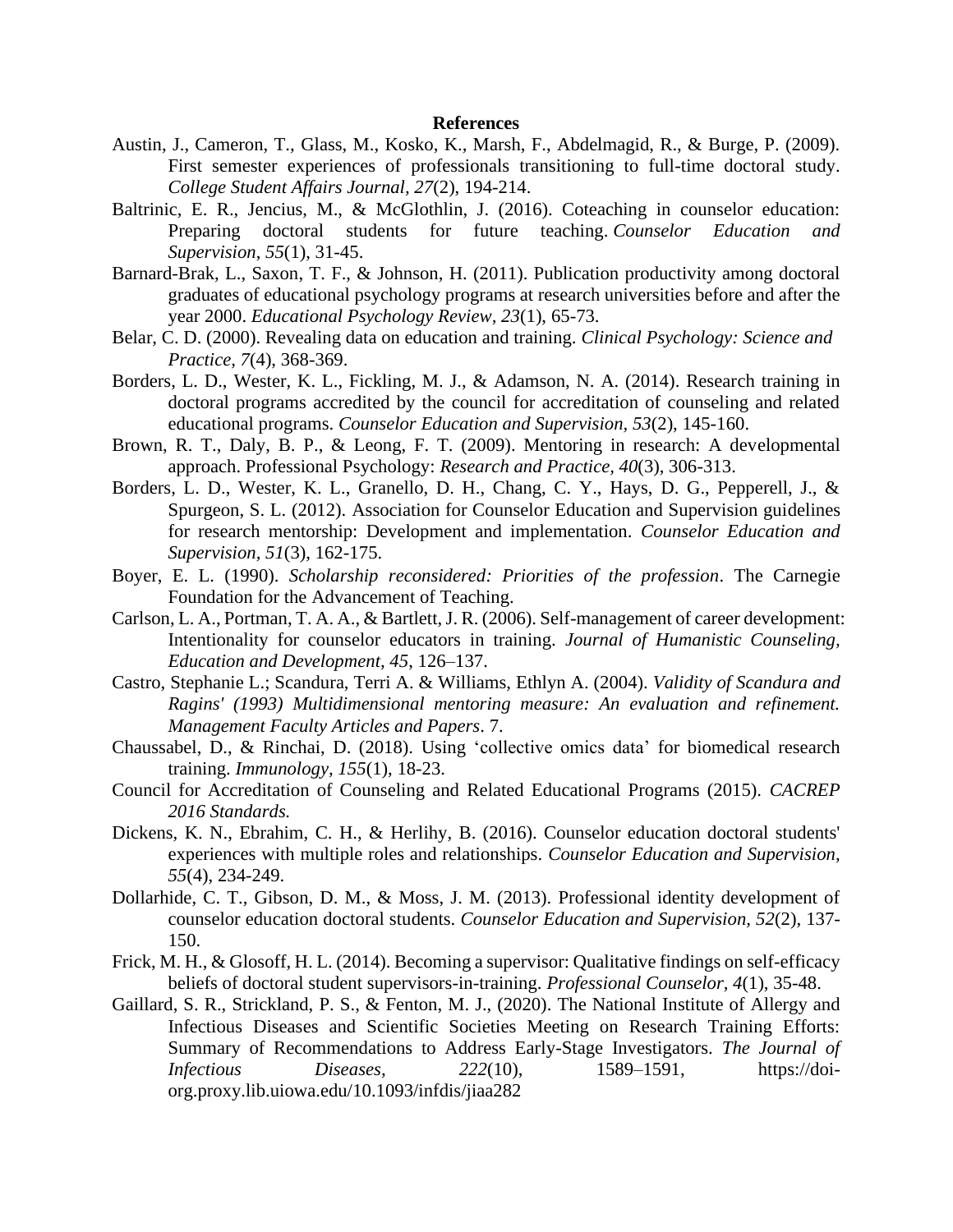- Gelso, C. J. (1979). Research in counseling: Methodological and professional issues. *The Counseling Psychologist, 8*(3), 7-36.
- Gelso, C. J. (1993). On the making of a scientist-practioner: A theory of research training in professional psychology. Professional Psychology: *Research and Practice, 24*(4), 468-476.
- Gelso, C. J., Baumann, E. C., Chui, H. T., & Savela, A. E. (2013). The making of a scientist– psychotherapist: The research training environment and the psychotherapist. *Psychotherapy, 50*(2), 139-149.
- Henfield, M. S., Woo, H., & Washington, A. (2013). A phenomenological investigation of African American counselor education students' challenging experiences. *Counselor Education and Supervision, 52,* 122-136.
- Hoskins, C. M., & Goldberg, A. D. (2005). Doctoral student persistence in counselor education programs: Student–program match. *Counselor Education and Supervision, 44*, 175–188.
- Hughes, F. R., & Kleist, D. M. (2005). First-semester experiences of counselor education. doctoral students. *Counselor Education and Supervision, 45*, 97-108.
- Tuffrey‐Wijne, I., Lam, C. K. K., Marsden, D., Conway, B., Harris, C., Jeffrey, D., Jordan, L., Keagan-Bull, R. McDermott, M. Newton, D., & Stapelberg, D. (2020). Developing a training course to teach research skills to people with learning disabilities: "It gives us a voice. We CAN be researchers!". *British Journal of Learning Disabilities. 48,* 301-314*.*
- Johnson, W. B., Behling, L. L., Miller, P., & Vandermaas-Peeler, M. (2015). Undergraduate research mentoring: Obstacles and opportunities. *Mentoring & Tutoring: Partnership in Learning, 23*(5), 441-453.
- Jorgensen, M. F., & Duncan, K. (2015). A grounded theory of master's‐level counselor research identity. *Counselor Education and Supervision, 54*(1), 17-31.
- Kaslow, N. J., McCarthy, S. M., Rogers, J. H., & Summerville, M. B. (1992). Psychology postdoctoral training: A developmental perspective. *Professional Psychology: Research and Practice, 23*(5), 369-375.
- Kerlin, S. P. (1995). Surviving the doctoral years: Critical perspectives. *Education Policy Analysis Archives, 3*(17), Article 16. Retrieved August 15, 2006, from <http://olam.ed.asu.edu/epaa/v3nl7.html>
- Kram, K. E. (1986). Mentoring in the workplace. In R. A. Katzell (Ed.), *Career development in organizations* (pp. 160 –201). Jossey-Bass
- Kuo, P. B., Woo, H., & Bang, N. M. (2017). Advisory relationship as a moderator between research self‐efficacy, motivation, and productivity among counselor education doctoral students. *Counselor Education and Supervision, 56*(2), 130-144.
- Lamar, M. R., Clemens, E., & Dunbar, A. S. (2019). Promoting doctoral student researcher development through positive research training environments using self-concept theory. *Professional Counselor, 9*(4), 298-309.
- Lamar, M. R., & Helm, H. M. (2017). Understanding the researcher identity development of counselor education and supervision doctoral students*. Counselor Education and Supervision, 56*(1), 2-18.
- Lambie, G. W., Sias, S. M., Davis, K. M., Lawson, G., & Akos, P. (2008). A scholarly writing resource for counselor educators and their students. *Journal of Counseling & Development, 86*(1), 18-25.
- Lambie, G. W., & Vaccaro, N. (2011). Doctoral counselor education students' levels of research self-efficacy, perceptions of the research training environment, and interest in research. *Counselor Education and Supervision, 50*(4), 243-258.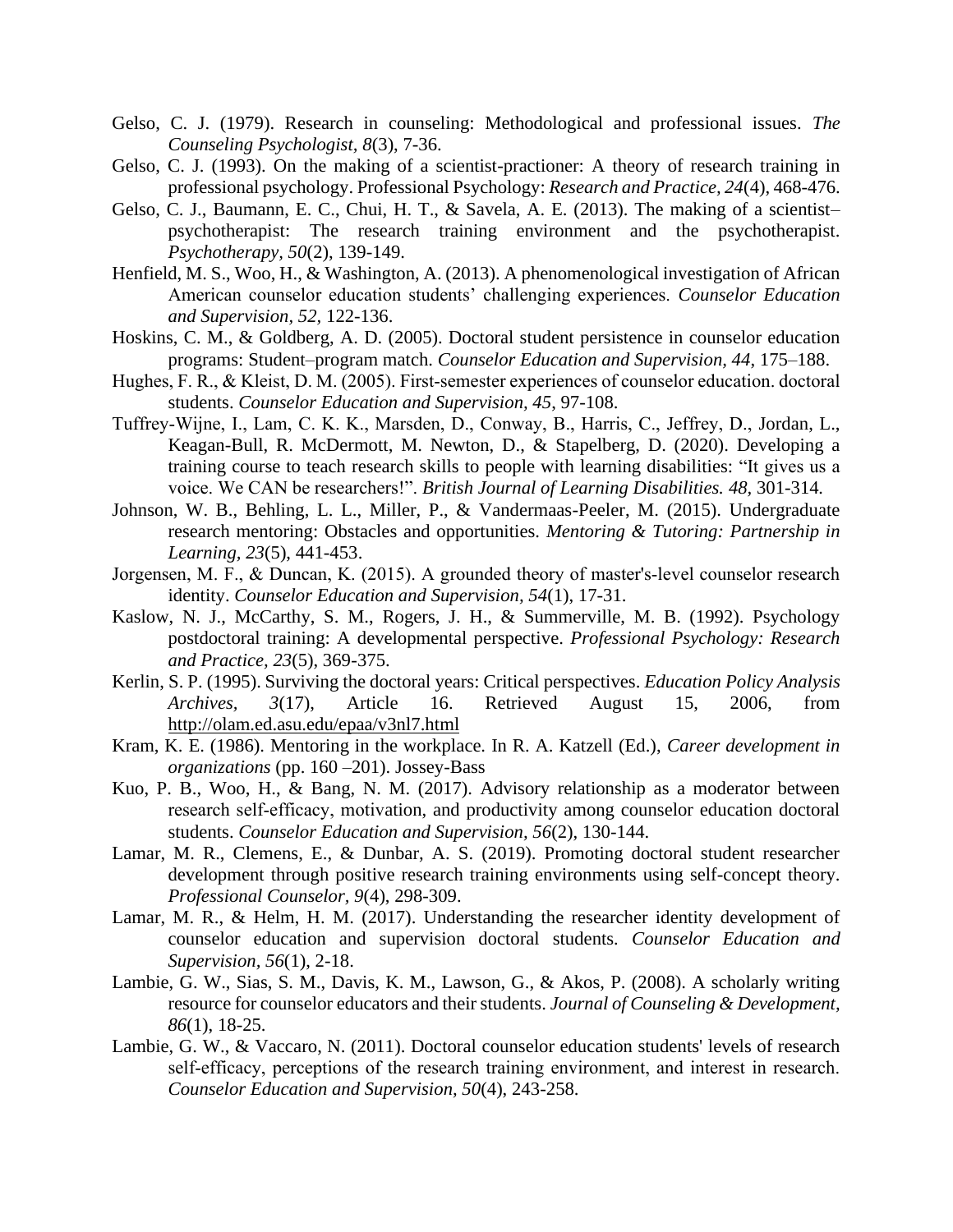- Lambie, G. W., Ascher, D. L., Sivo, S. A., & Hayes, B. G. (2014). Counselor education doctoral program faculty members' refereed article publications. *Journal of Counseling & Development, 92*(3), 338-346.
- Limberg, D., Bell, H., Super, J. T., Jacobson, L., Fox, J., DePue, K., Christmas, C., Young, M.E., Lambie. G. W. (2013). Professional identity development of counselor education doctoral students: A qualitative investigation. *The Professional Counselor, 3*, 40–53. doi:10.15241/dll.3.1.40
- Limberg, D., Newton, T., Nelson, K., Minton, C. A. B., Super, J. T., & Ohrt, J. (2020). Research identity development of counselor education doctoral students: A grounded theory. *The Professional Counselor, 10*(4), 488-500.
- Love, K. M., Bahner, A. D., Jones, L. N., & Nilsson, J. E. (2007). An investigation of early research experience and research self-efficacy*. Professional Psychology: Research and Practice, 38*(3), 314-320.
- Mallinckrodt, B., & Gelso, C. J. (2002). Impact of research training environment and Holland personality type: A 15-year follow-up of research productivity. *Journal of Counseling Psychology, 49*(1), 60-70.
- McGrail, M. R., Rickard, C. M., & Jones, R. (2006). Publish or perish: A systematic review of interventions to increase academic publication rates. *Higher Education Research & Development, 25*(1), 19-35.
- Morrison, M. A., & Lent, R. W. (2014). The advisory working alliance and research training: Test of a relational efficacy model. *Journal of counseling psychology*, *61*(4), 549-559.
- Nerad, M., & Miller, D. S. (1996). Increasing student retention in graduate and professional programs. In J. G. Haworth (Ed.), *Assessing graduate and professional education: Current realities, future prospects* (pp. 61 – 76). Jossey-Bass.
- Paradise, L. V., & Dufrene, R. L. (2010). A research group model for graduate training in counselling. *British Journal of Guidance & Counselling, 38*(1), 101-111.
- Perera-Diltz, D., & Sauerheber, J. D. (2017). Mentoring and other valued components of counselor educator doctoral training: a Delphi study. *International Journal of Mentoring and Coaching in Education, 6*(2), 116-127.
- Ponterotto, J. G., & Grieger, I. (1999). Merging qualitative and quantitative perspectives in a research identity. In M. Kopala & L. A. Suzuki (Eds.), *Using qualitative methods in psychology* (p. 49–62). Sage Publications, Inc. https://doi.org/10.4135/9781452225487.n5
- Protivnak, J. J., & Foss, L. L. (2009). An exploration of themes that influence the counselor education doctoral student experience. *Counselor Education and Supervision, 48*(4), 239- 256.
- Ramsey, M., Cavallaro, M., Kiselica, M., & Zila, L. (2002). Scholarly productivity redefined in counselor education. *Counselor Education and Supervision, 42*(1), 40-57.
- Shen-Miller, D. S., Forrest, L., & Burt, M. (2012). Contextual influences on faculty diversity conceptualizations when working with trainee competence problems. *The Counseling Psychologist, 40*, 1181-1219. <http://dx.doi.org/10.1177/0011000011431832>
- Schmidt D & Kirby S. (2016). A modular approach to rural and remote research education: a project report. *Rural and Remote Health, 16*. 1-9.
- Stoltenberg, C. D., & McNeill, B. W. (2011). *IDM supervision: An integrative developmental model for supervising counselors and therapists*. Routledge.
- Valdez, R. (1982). First year doctoral students and stress*. College Student Journal, 16*(1), 30-37.